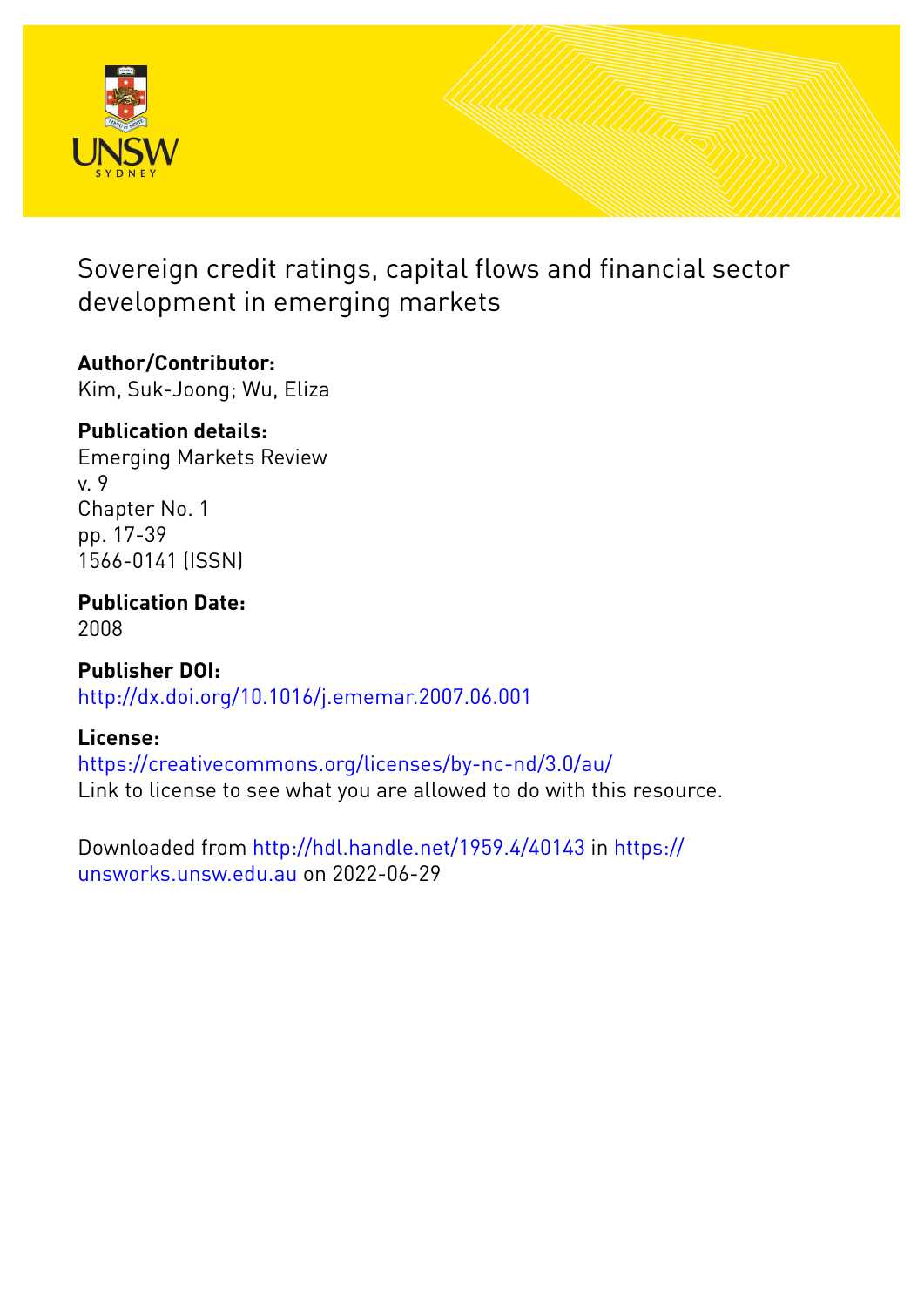### Sovereign credit ratings, capital flows and financial sector development in Emerging markets $*$

Suk-Joong Kim

Eliza Wu<sup>∗</sup>

*School of Banking and Finance, University of New South Wales, Sydney, NSW 2052, Australia.* 

#### **Abstract**

 $\overline{a}$ 

How does the sovereign credit ratings history provided by independent ratings agencies affect domestic financial sector development and international capital inflows to emerging countries? We address this question utilizing a comprehensive dataset of sovereign credit ratings from Standard and Poor's from 1995-2003 for a cross-section of 51 emerging markets. Within a panel data estimation framework, we examine financial sector development and the influence of sovereign credit ratings provision, controlling for various economic and corporate governance factors identified in the financial development literature. We find strong evidence that our sovereign credit rating measures do affect financial intermediary sector developments and capital flows. We find that i) long-term foreign currency sovereign credit ratings are important for encouraging financial intermediary development and for attracting capital flows. ii) Long-term local currency ratings stimulate domestic market growth but discourage international capital flows. iii) Short-term ratings (both foreign and local currency denominated) retard all forms of financial developments and capital flows. There are important implications in this research for policy makers to encourage the provision of longerterm credit ratings to promote financial development in emerging economies.

#### *JEL classification:* E44, E65, F33, F34, G15

*Keywords:* Emerging markets, credit ratings, transparency, financial development, capital flows and sovereign risk

*Forthcoming in Emerging Markets Review* 

<sup>#</sup> We thank an anonymous referee as well as Menzie Chinn for helpful comments which improved this paper.

<sup>\*</sup> Corresponding author. Email: *e.wu@unsw.edu.au*; Tel.: +61-2-9385-5889; Fax: +61-2-9385-6347.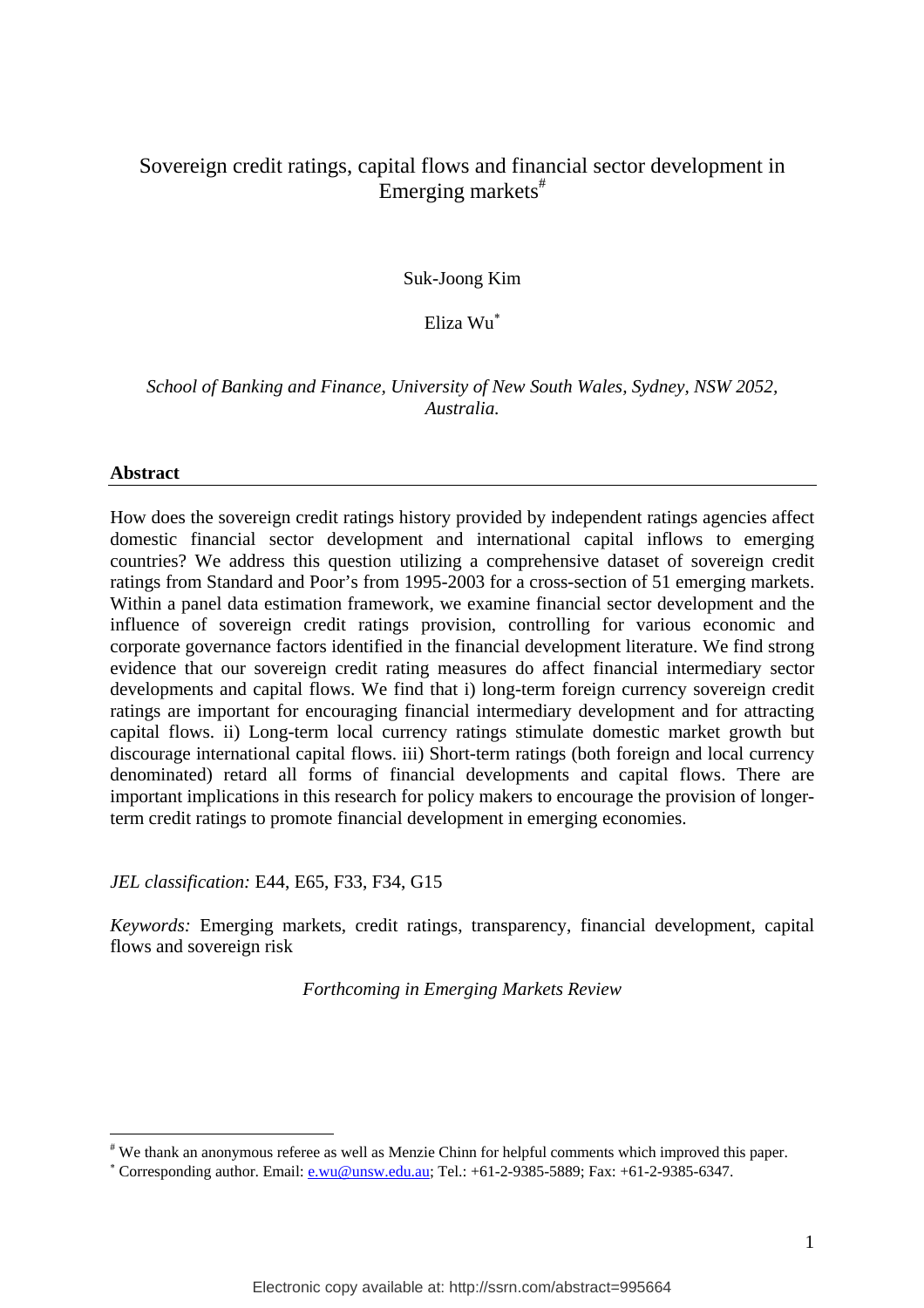#### **1. Introduction**

Financial crises in the past decade have drawn a great debate about the role of financial flows in emerging market economies. It is generally believed that improving a country's transparency, information control, financing costs and sovereign risk levels is expected to increase international capital inflows and improve the general level of development in financial markets and their financial integration with world capital markets. Reinhart and Rogoff (2004) find that the flows of capital from developed to emerging countries are influenced by, among other factors, sovereign default risk, which is typically measured by sovereign credit ratings. Whilst episodes of financial crises have shown that these ratings fail in predicting sudden changes within emerging markets we hypothesize that they have significant information value to improve institutional quality for facilitating long-run financial and economic development. To our best knowledge, this has not been investigated to date. Accordingly, our primary contribution is to fill this surprising void and investigate the influence of sovereign ratings on the development of financial intermediary sectors in emerging markets and on the nature of international capital inflows.

 Previous studies have found sovereign credit ratings across countries to encapsulate various fundamental aspects of a country's debt history and macroeconomic strength such as the amount of debt outstanding, GDP per capita, economic growth, inflation and debt repayment ability (see *inter alia* Cantor and Packer, 1996; Afonso, 2003; and Mora, 2006). As such, sovereign credit ratings are deemed to be a reference measure of country risk. Much of the literature has focused on its short-term information (predictive) content for financial market returns, interdependence and crises (see for example, Kaminsky and Schmukler, 1999; Brooks et al., 2004; Mora, 2006; Gande and Parsley, 2005; and Ferreira and Gama, 2007). It is conceivable that there are many risk factors simultaneously influencing a country's credit rating including political and other expropriation risk, inflation, exchange rate volatility and controls, the country's industry composition, economic viability and sensitivity to global economic shocks. This arguably makes sovereign credit ratings a good proxy for the degree of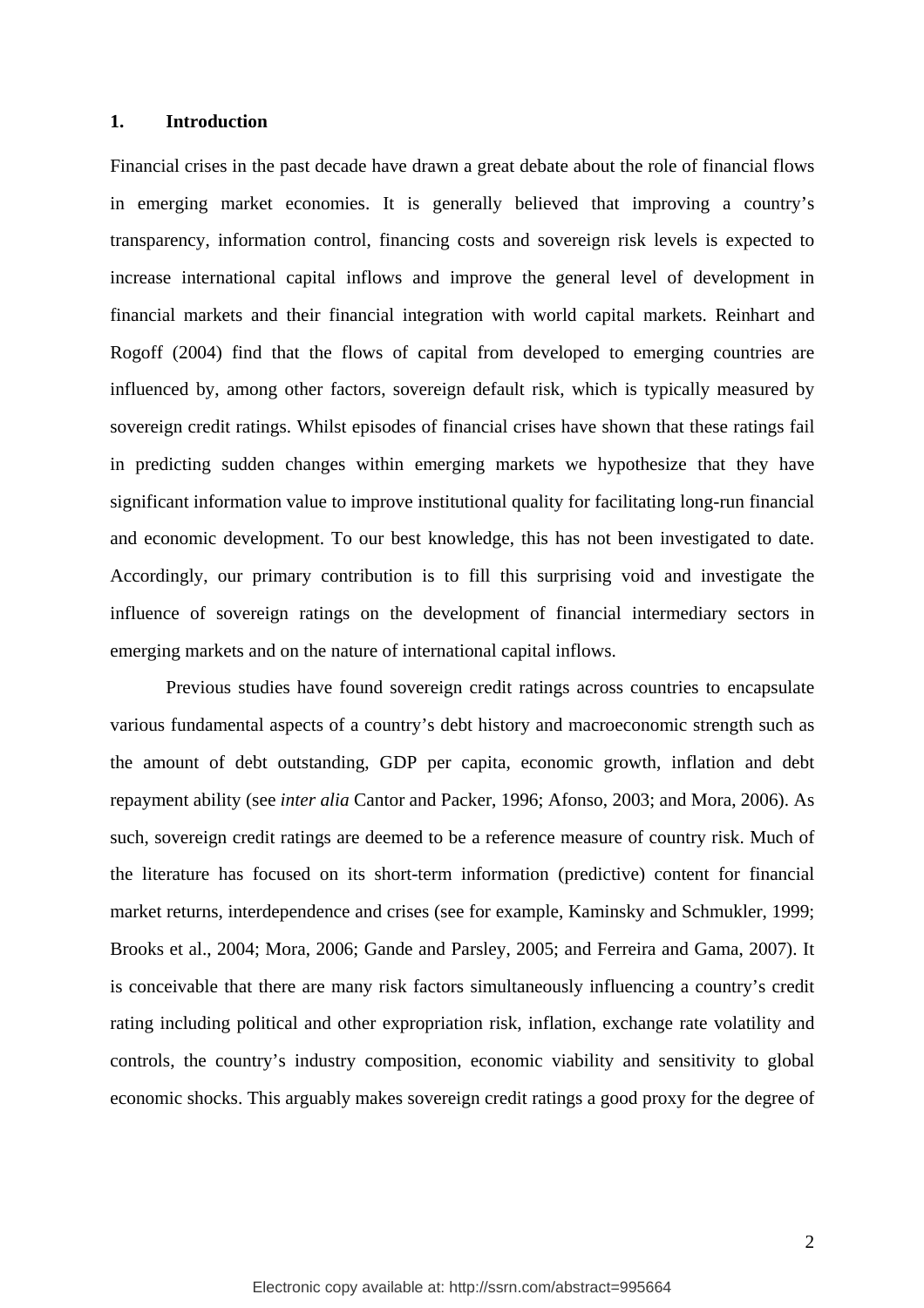transparency and future country risk.<sup>1</sup> In support of this view, Erb, Harvey and Viskanta (1999) find a high correlation between the country credit ratings and the sovereign bond yield spreads of emerging markets.

 Financial development is important for financial intermediation and the efficient allocation of capital within global economies. It is clearly a crucial element to the overall economic development of emerging capital markets. The extent to which financial intermediation is developed and proceeds in emerging capital markets is often hampered by domestic political tensions or a lack of macroeconomic and government transparency. There exists a well-established literature assessing financial development, the bank or market orientation of financial systems and particularly their promotion of economic development and growth at the aggregate, industry and firm level (see *inter alia* Greenwood and Jovanovic, 1990;, King and Levine, 1993;, Levine, 1997; Levine and Zervos, 1998;, Rajan and Zingales, 1998; Beck et al., 2000; Carlin and Mayer, 2003; Claessens and Laeven, 2003; Fisman and Love, 2004; and Ndikumana, 2005). In this vein, Demirguc-Kunt and Maksimovic (2002) show a positive link between financial development and firms' access to external finance and Wurgler (2000) highlights financial development and capital allocation efficiency.

 Motivated by its key role in economic development, there is also a burgeoning literature on the determinants of financial development – covering institutional, economic, political, religious, cultural and legal domains (La Porta et al. (1999), Beck et al. (2000), Stulz and Williamson (2003), Claessens and Laeven (2003), Rajan and Zingales (2003), and Chinn and Ito (2006)). This literature has largely focused on stock market developments. Little is known about the precursory developments of public and private debt sectors in the broader evolution from bank-based to market based financial structures in emerging economies. Thus, we address this deficiency in the existing literature by examining the extent to which the observed differences in development levels within different domestic financial intermediary sectors can be accounted for by an obvious but so far overlooked candidate that encapsulates various existing explanations, namely the sovereign credit ratings history provided by rating

 $1$  In a similar spirit, Morgan (2002) in studying banking industries interpreted a greater dispersion of bond ratings as greater opaqueness of banks.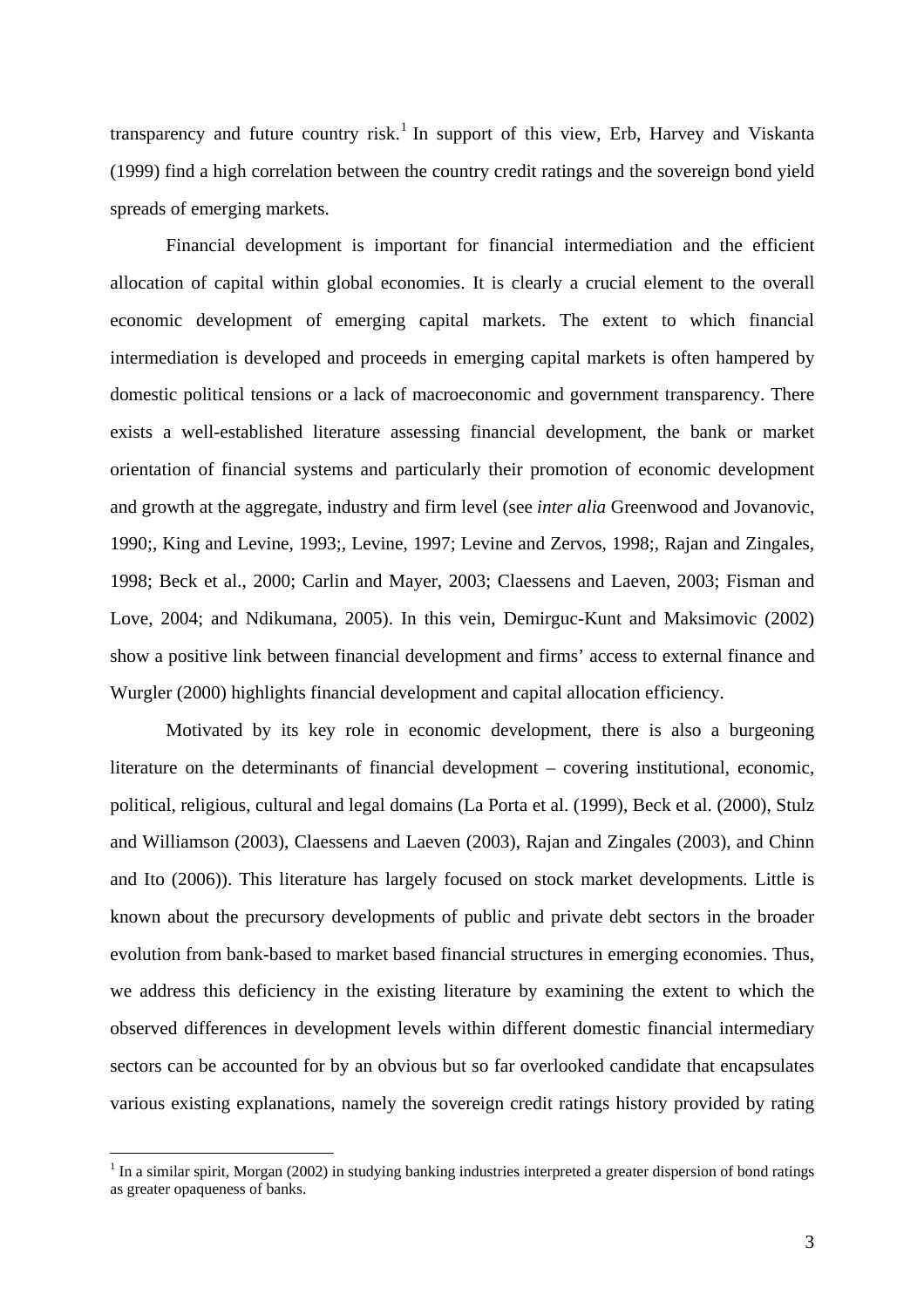agencies. The advantage of studying sovereign credit ratings is that sovereigns and their primary influences on a country's institutions and policies are central to the foundations of financial market and economic development. In effect, we explore the relationships between the development in different forms of financial intermediation and a country's perceived willingness and ability to repay its debts, on which financial stability depends. This is important not only because international lenders often look to sovereigns to provide implicit or explicit payment guarantees to private borrowers and the sovereigns' financial positions in both local and foreign currencies play a crucial role in this regard, but also, private debt issuers' credit rating is bounded from above by their respective country's sovereign ratings.

 Bank-based financial intermediation continues to dominate public security markets, if present, in emerging market finance but financial systems have a tendency to become more market based as economies develop. It is conceivable that the extent to which different financial sectors are developed differ across countries. The national differences in financial sector developments pose a useful framework for assessing how independent rating agencies may influence financial development and at the same time, financial flows to emerging markets – a key requirement for stable financial systems. An emerging market's domestic financial development and international capital flows are inexplicably intertwined so it is important to examine the influence of sovereign ratings on both aspects in this study.

 We proceed to construct multiple measures of domestic financial sector development to capture and better understand how different aspects of the emerging financial system are affected. We seek to shed light on the elements of financial underdevelopment in emerging financial markets, where independent ratings agencies may help. In addition, we examine the influence of the ratings on attracting international capital and thus domestic financial sector development. Unlike the majority of existing studies looking at a combination of developed and developing countries, we focus exclusively on emerging markets to minimize the variation in financial structure and corporate governance standards which may mask underlying relationships. We utilize a panel data framework with 51 emerging market countries and 9 years over the period 1995-2003 to examine the channels through which different types of sovereign credit ratings (on long- and short-term and local and foreign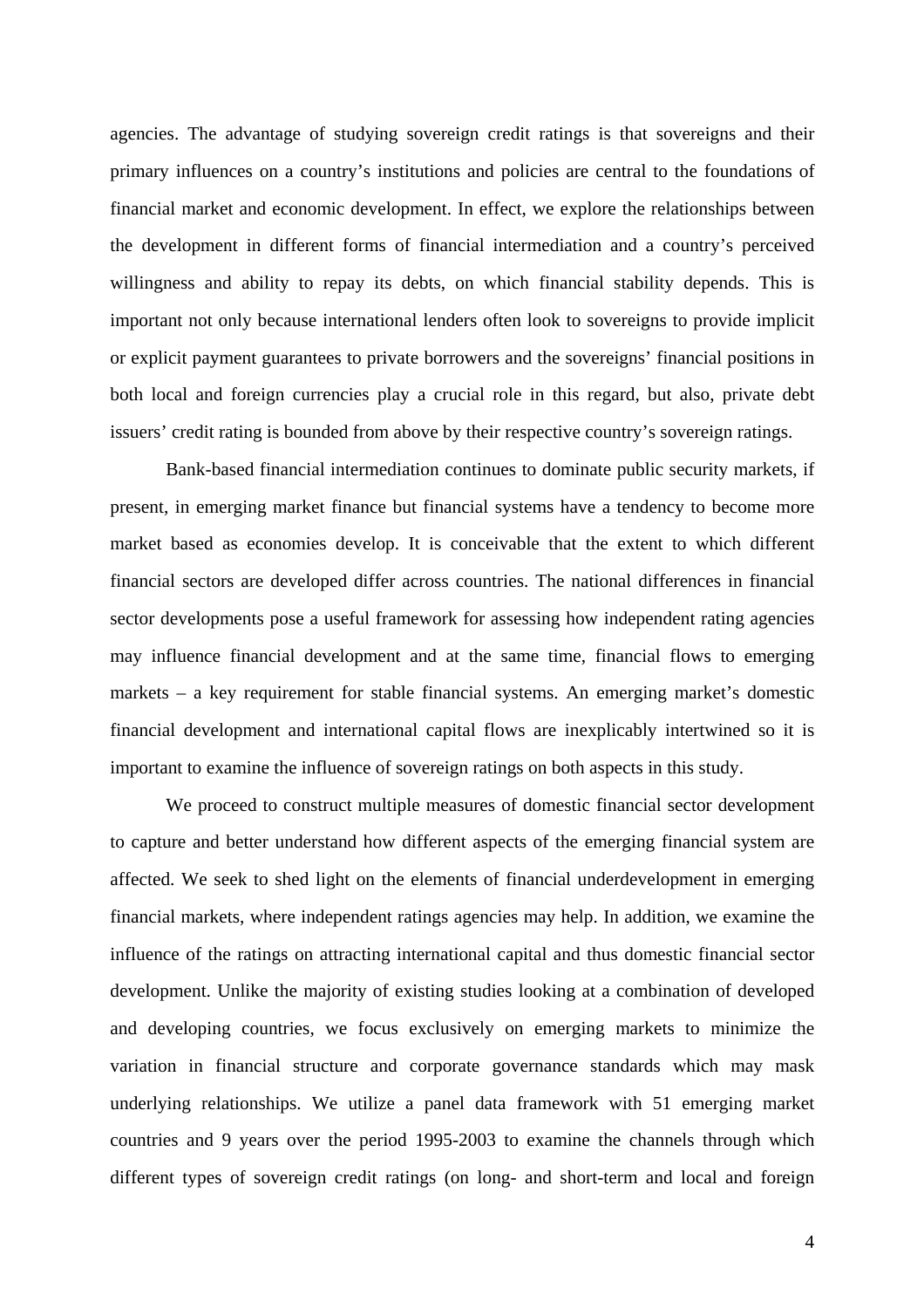currency denominated sovereign debts<sup>2</sup>) may affect financial development and international capital flows (international banking, foreign direct investment and portfolio flows).

 We find strong evidence that our ratings measures affect financial sector developments and international capital flows. The specific findings are summarized as follows. i) Foreign currency long-term ratings proved to be the most important stimulus for international capital flows. All three forms of capital inflows (FDI, banking and portfolio) were significantly increased as foreign currency long-term ratings of emerging market sovereigns improved. A flow on effect on the domestic market development is felt most noticeably in the bond market sector where a significant positive association is found. In addition, there is some evidence that long-term foreign currency ratings contribute to changes in financial structure as it creates a trade- off between developments of the stock market on the one hand and the banking sector and the bond markets on the other.

 ii) Local currency long-term ratings provide conflicting influences on international capital flows and domestic financial sector developments. On the one hand, they stimulated the developments of domestic stock and banking sectors, but they had detrimental impact on international capital flows. We argue that many emerging market sovereigns provide safety nets for financial sectors (e.g. lenders of last resort in the banking sector and management of market stabilization funds in stock and bond markets) and an improvement in sovereigns' local currency fiscal positions adds to market stability and hence a stimulus to market growth. However, as domestic markets develop more domestic currency funds would be supplied and this reduces sovereigns' reliance on foreign currency capital in financing domestic currency expenditures, thus lessening the impact of 'original sin'.

 iii) We find detrimental impacts of short-term ratings in both foreign and domestic currency ratings. Improvements in short-term ratings, in general, deter international capital inflows and hamper domestic financial market developments. We argue that an improvement in short-term ratings encourages sovereigns to switch from long-term financing to short-term financing which potentially raises liquidity risks, leading to a deterioration in capital inflows

 $2$  Local and foreign currency sovereign credit ratings are largely based on the same factors but the latter gives more focus to balance of payments, political risk, economic policies and global integration and reflects a country's capacity to meet debt obligations denominated in foreign currency terms (see Brooks et al. (2004)).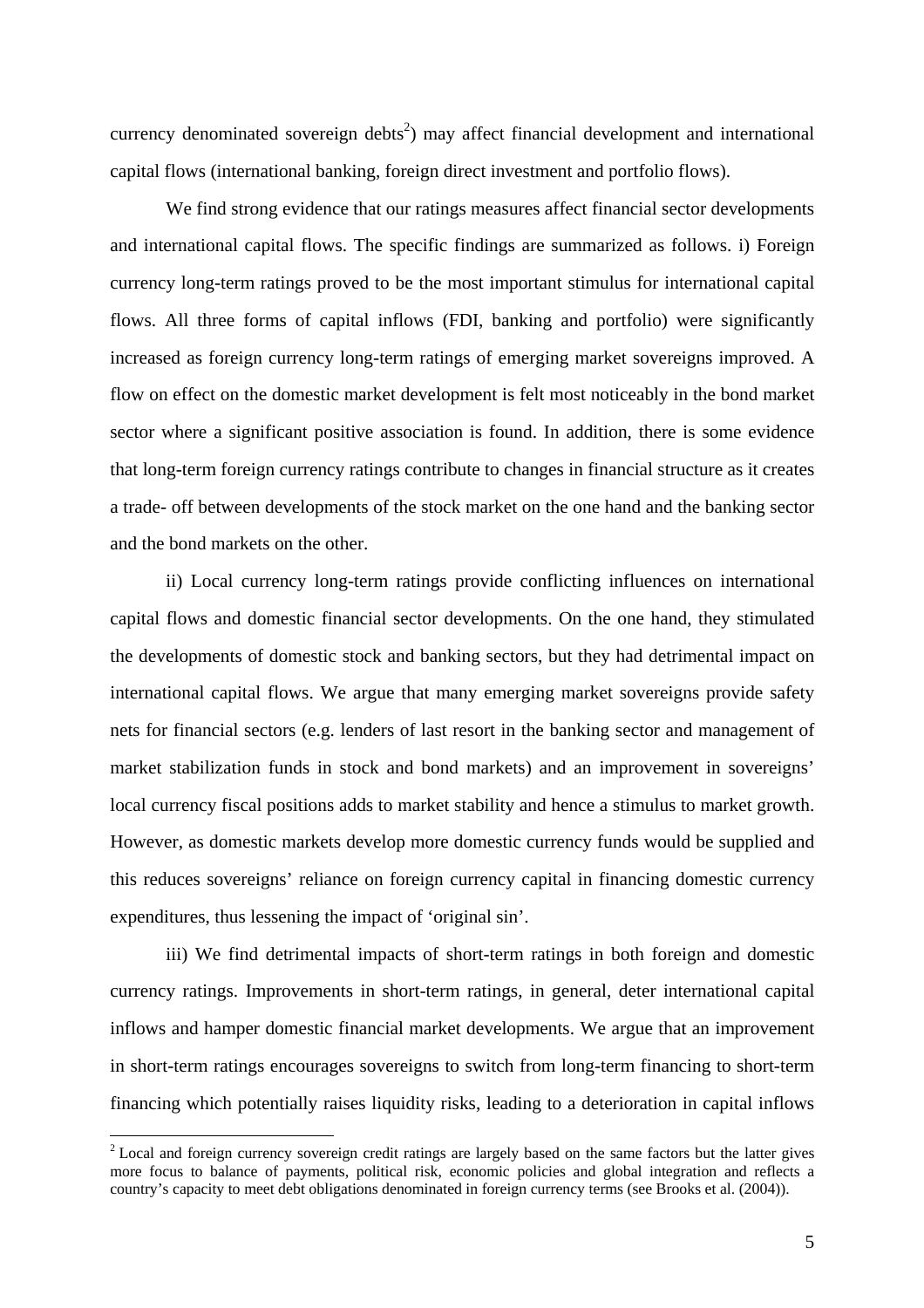and long-term financial development potentials. The obvious implication of this finding is for emerging market policy makers to encourage the provision of public credit ratings for longterm debt denominated in both domestic and foreign currencies.

 Thus, we make important policy contributions particularly given the recent spotlight shone on independent credit rating agencies to provide credit risk ratings for financial institutions and economies as part of the Basle II accord. This study is also relevant for the international investment community relying on credit ratings guidance in their financial decision making. The rest of this paper is organized as follows. Section 2 will set up the theoretical motivations for this study. Section 3 will discuss the data used and relevant modeling issues are discussed in Section 4. Section 5 will document the empirical results and conclusions are presented in Section 6.

#### **2. Theoretical motivations**

One of the key functions of financial sectors in emerging financial systems is the matching of savers (investors) and borrowers (security issuers) within a capital market. The hallmarks of a developed financial system include an effective legal system that enforces the protection for property rights and financial contracting; transparent accounting and disclosure systems; a good reputation for sound policymaking (supportive of financial markets and their development) and macroeconomic management; and adequate regulatory infrastructure and institutional quality (see *inter alia*, LaPorta et al., 1997, 1998; Beck et al., 2000; Carlin and Mayer, 2003; and Rajan and Zingales, 2003). Since credit ratings naturally encapsulate some of the powerful incentives for financial development and are likely to influence financial decisions, it is important to investigate whether independent sovereign credit ratings can (either directly or indirectly) influence how different financial sectors carry out the resource allocation function. We question whether different types of credit ratings guidance (foreign vs. local currency, long-term vs. short-term nature) will have different effects on development in different sectors (banking, bonds and equity).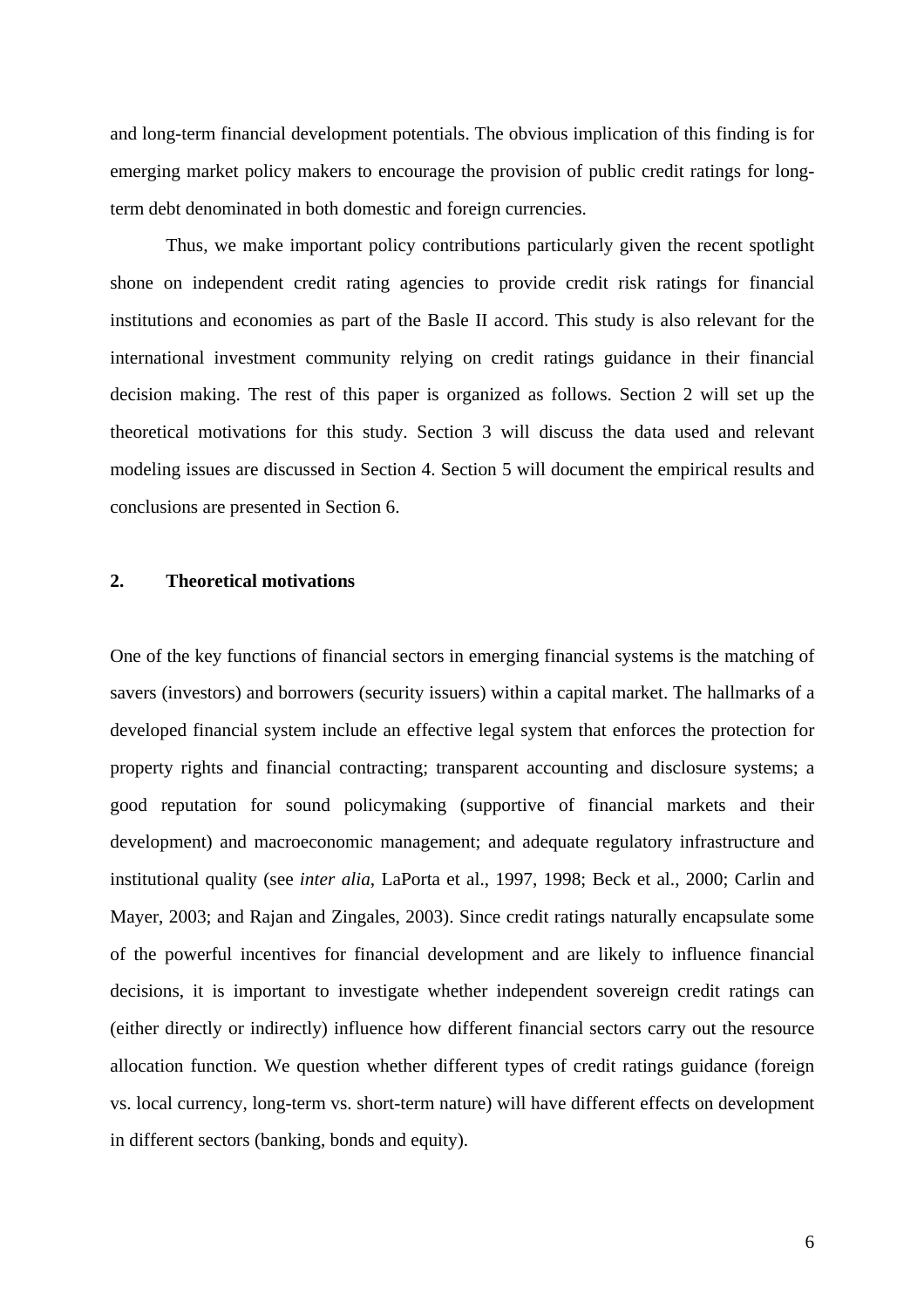Existing theories relating to financial structure and economic development, postulate the relevance of information disclosure to the effective provision of finance. Boyd and Smith (1998) argued theoretically that since capital is scarce in developing economies, monitoring costs should be low relative to the cost of capital. Therefore, bank finance being intensive in monitoring, is preferable in the early stages of economic development. In this vein, credit ratings can directly reduce monitoring costs<sup>3</sup> and encourage financial development further. It can also work to stimulate capital inflows and indirectly reduce the cost of capital in emerging economies.

 In the existing literature, Rajan and Zingales (2003) highlight demand as "a prime driver of financial development" and sovereign credit ratings can also indirectly boost demand through the signaling of improved transparency, country risk levels and investor protection. As Rajan and Zingales' (2003) 'private interest group theory' of financial development predicts that incumbents' incentive to oppose financial development will be weaker when a country allows both cross-border trade and capital flows, we interpret that sovereign credit ratings can also provide a mechanism to discourage financially repressive sovereign regimes. In this view, we extend the links known between cross-border transactions and financial market developments from Chinn and Ito (2006) and Bekaert et. al. (2007).

 Hence in testing the economic values of different types of sovereign credit ratings, we proceed with our assessment of sovereign ratings on three levels: firstly, on the financial intermediary sector development level; secondly, on the aggregate capital flow level. As Gande and Parsley (2005) highlight "financial flows are now the dominant vehicle of interdependence" (p.692), so by examining the influence of credit ratings on capital flows as part of our analyses, we are contributing to a better understanding of the determinants of capital flows into emerging markets and their interdependence with global financial markets. In this research design, we examine the implications of credit ratings provision for both financial development and aspects of financial integration in emerging market economies.

 $3$  See Boot et al. (2005) for a theoretical discussion on how credit ratings can serve as 'focal points' in financial markets and help to reduce financial fragility.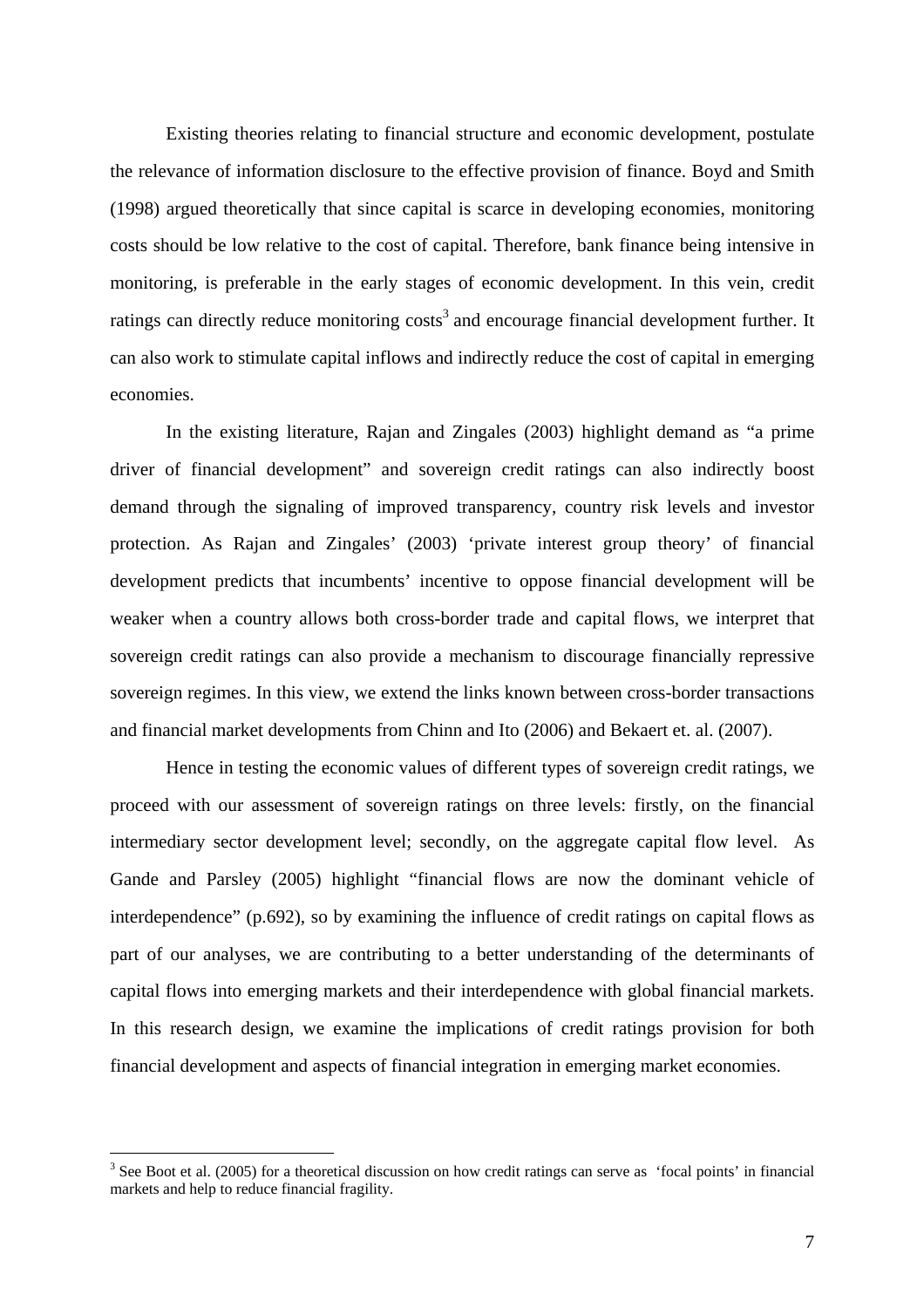#### **3. Data descriptions and modelling issues**

#### *3.1 Sovereign ratings*

 $\overline{a}$ 

We consider sovereign credit ratings produced by Standard and Poor's (S&P) on a total of 51 emerging market countries in four regional groupings – Asia, Latin America, Emerging Europe and Africa/Middle East for the period 1995 to 2003 (see Appendix B for country list)<sup>4</sup>. S&P's sovereign ratings include long-term ratings and their outlooks for the six months hence and short-term ratings for both foreign currency and local currency denominated debt. The long-term ratings range from AAA (highest credit quality) to D/SD (default/selective default) and these ratings are attached with rating outlook that varies from Credit Watch – Positive to Credit Watch – Negative. The ratings of BBB- and above are considered investment grade and the ratings BB+ and below are considered speculative. The short-term ratings vary from A-1+ to D/SD. The investment grade is A-3 and above. The ratings announcements are irregularly spaced and by nature are made only when there are sufficient changes in underlying economic and financial conditions that warrant changes in the credit quality of sovereigns. For instance, out of a total of 15 ratings changes announced for Argentina over the period, 8 were made in 2001 alone (Argentine debt crisis).

The S&P's ratings are linearly transformed into a time series for each of the countries in two stages, similar to Gande and Parsley's (2005) construction of their comprehensive sovereign credit measure.<sup>5</sup> First, we assign numerical values for each of the rating grade ranging from 0 for default to 20 for AAA for the long-term ratings and 7 for the top shortterm ratings. Appendix A shows the numerical conversion of the ratings to operationalize statistical analyses. The long-term ratings are adjusted to include the outlook associated with each rating. That is, the long-term ratings series is the sum of long-term rating plus ratings outlook. For instance, if a country's average rating for a year was AA (18) and the associated

<sup>&</sup>lt;sup>4</sup> We also considered equivalent ratings produced by Moodys and Fitch. They produced ratings for fewer sovereigns and at less frequent intervals than S&P with largely consistent assessments. It has also been documented in the sovereign credit ratings literature that S&P tends to lead other agencies and are more active<br>(see Brooks et al., 2004; and Gande and Parsley, 2005). Thus, we chose to concentrate on the S&P ratings alone

 $5$  In a different line of investigation, Gande and Parsley (2005) and Ferreira and Gama (2007) use the comprehensive credit ratings measure to examine the spillover effects of one country's sovereign credit rating events to other countries' sovereign debt markets and stock markets respectively.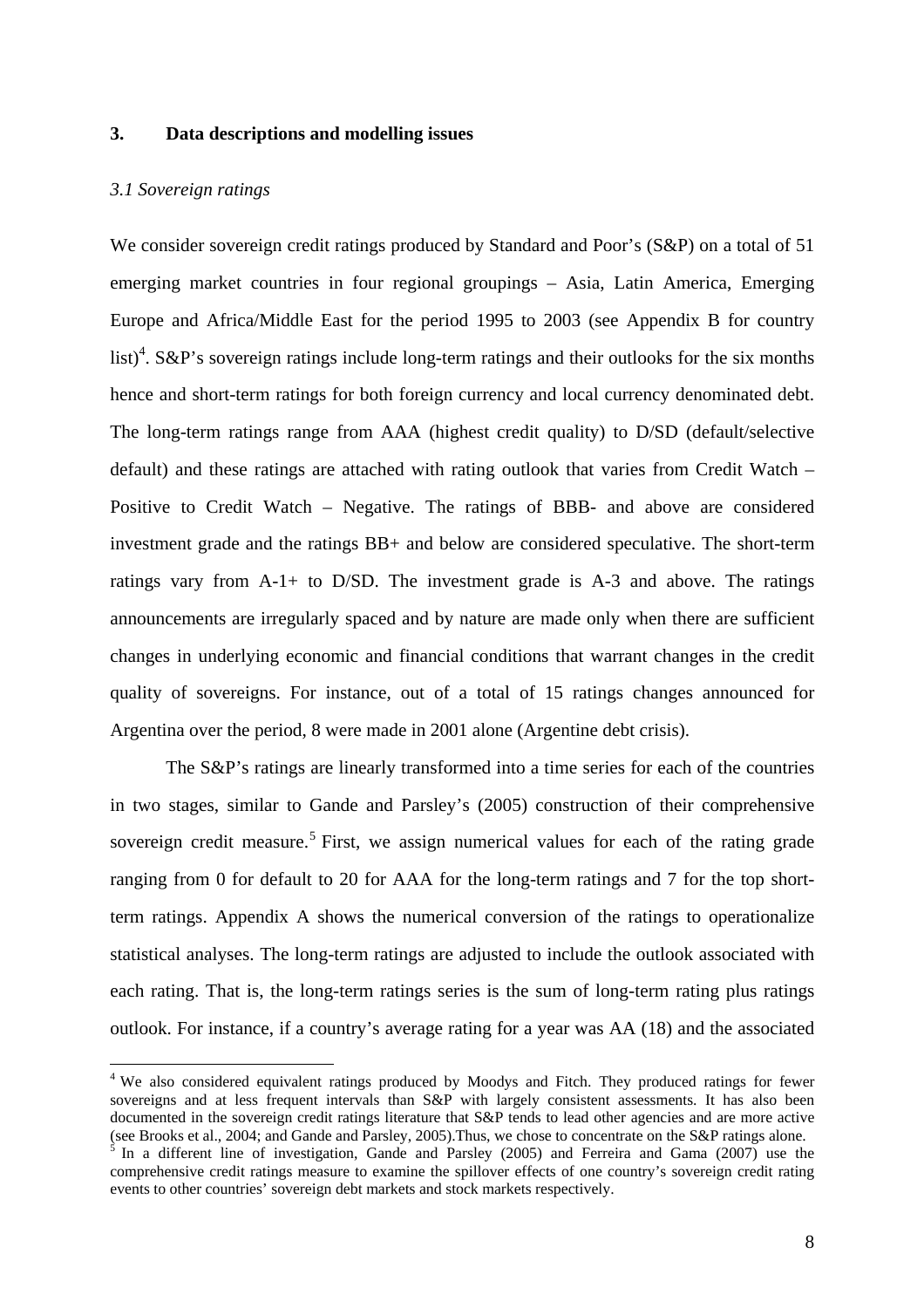outlook was Positive (0.25), the overall long-term rating would take the value of 18.25. Second, we calculate the annual average rating for each of the 51 sample countries for the period 1995 to 2003. We first generate four daily time series of ratings (long and short-term for foreign and local currency denominated debt) by assigning the announced ratings values to the days between their announcements and the dates of next ratings events. For instance, Argentina's long-term foreign currency rating was changed from CCC+ with negative outlook to CC with negative outlook on 30 October 2001, and then to SD on 6 November 2001. We assign the value of 0.75 (the sum of 1 for the CC and -0.25 for the negative outlook) for the days between 30 October 2001 and 5 November 2001, and 0 (the value for SD) for 6 November 2001 and beyond. The daily ratings series are then used to calculate annual average ratings for each of the 51 countries. Similar conversions are made for the short-term ratings.

#### *3.2 Financial market variables*

We investigate the role of sovereign ratings on various measures of financial market developments in emerging market countries. To compute various indicators of financial sector development for emerging countries, data was sourced from the World Bank Development Indicators database (WDI), and the World Bank's Financial Structure and Development Database associated with Beck, Demirguc-Kunt and Levine (2000).<sup>6</sup> Our sample is from 1995-2003 for our 51 emerging countries.

We consider three segments of the financial system – equity, banking and debt markets – to provide different perspectives of financial development. Within each of the three segments we examine a number of alternative measures of market development. For the stock market, we examine the amount of stock traded measured in value as a percentage of GDP and as turnover ratios and also market capitalization as a percentage of GDP. For the banking sector development measures, we examine the amounts of private credit (loans) by deposit money banks and total amount of domestic credit provided by banking sector both as a

 $6$  This database has since been updated to 2004 for most countries.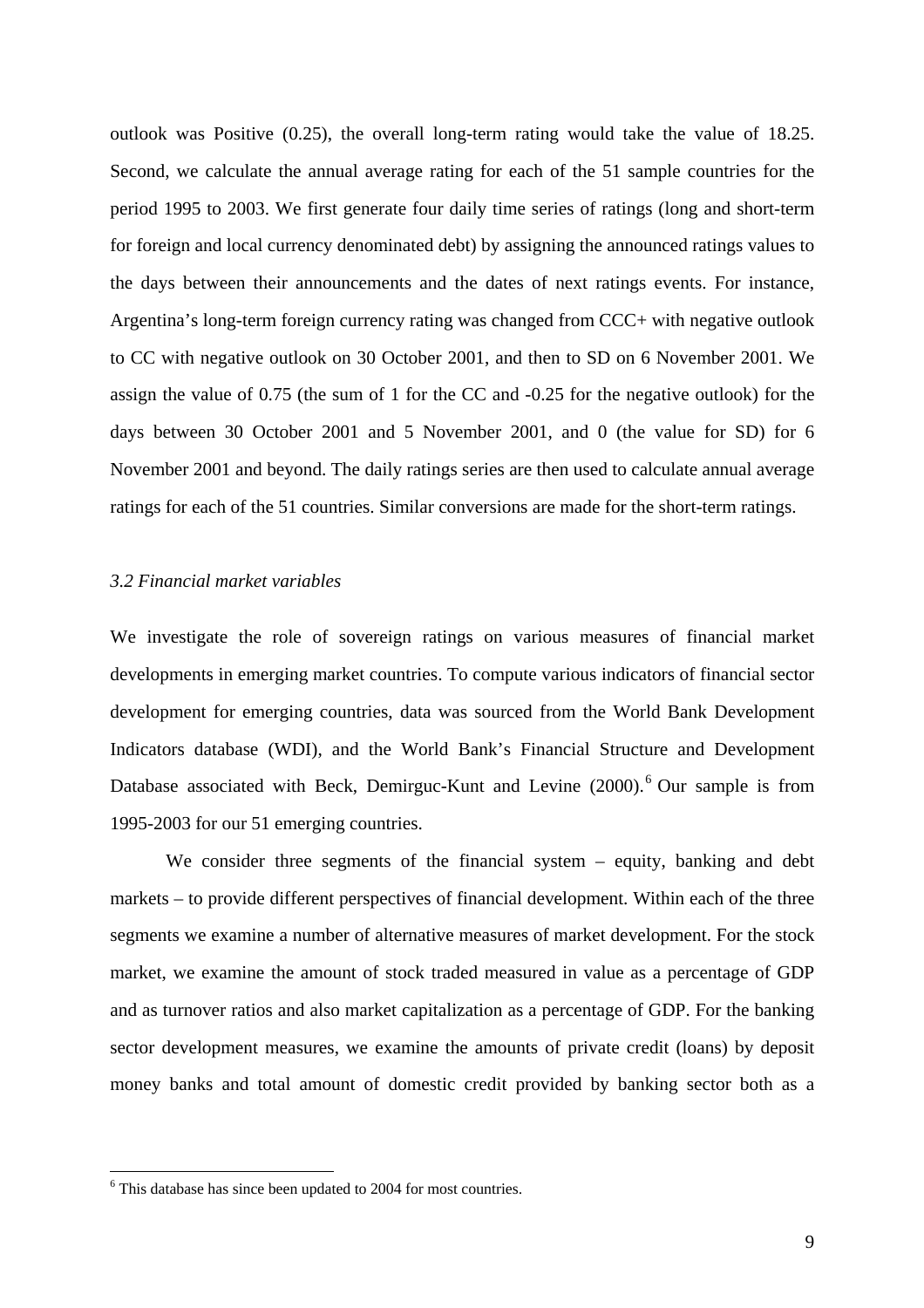percentage of GDP. The debt market measures include private and public bond market capitalization as a proportion to GDP.

#### *3.3 Control variables*

The country economic controls are independent variables that are customarily used in crosscountry financial development studies that we include to reduce model misspecification errors from the omission of important variables. In our study they also help with evaluating the incremental effects of credit ratings provided by independent rating agencies. The data used for these variables are provided in Appendix C and are discussed further as part of the empirical model.

We recognize that there is likely to be an endogenous relationship between credit ratings and financial development as with improvements in development will come about better credit ratings. We mitigate the confounding effects of this possibility in our panel estimation framework first by using the initial levels of financial development in each intermediary sector and type of capital flow (proxied by a lag of the dependant variable) to indirectly capture all other precursory influences on financial development.

 We also control for various governance issues that may arise during the process of financial development and impact upon international capital flows. We employ the aggregate worldwide governance indicators made available by the World Bank which are designed to measure six dimensions of governance: voice and accountability, political stability, government effectiveness, regulation quality, rule of law and control of corruption. The details of the construction of these measures are to be found in Kauffman et al. (2005). This is one of the most comprehensive compilations of data on governance currently available.

#### *3.4 International financial flows*

We also investigate the role of sovereign credit ratings on international capital flows to emerging market countries. Foreign direct investment (FDI) flows are measured by net inflows as a percentage of GDP and by the log of net inflows as a part of the balance of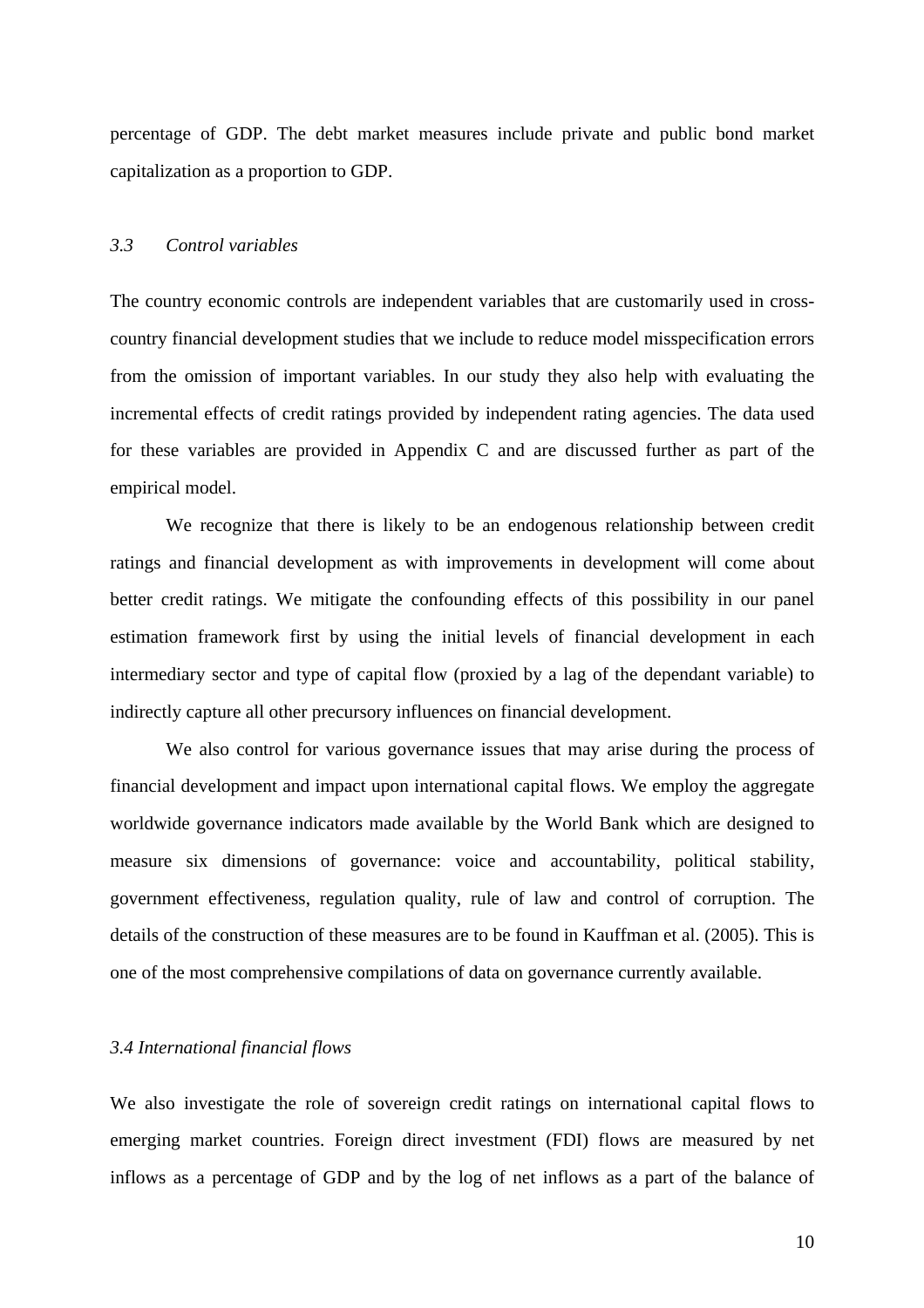payment in current US Dollars. International banking flows are measured as the net asset of all Bank for International Settlement (BIS) reporting banks against the emerging market countries under examination, and as net loan granted to the latter by the former. Both are measured in US\$ billions. Lastly, we examine two measures of portfolio investment flows – bond and equity market investment inflows both measured in US\$ billions. The FDI and portfolio flows data were obtained from the World Bank WDI database and the international banking flow data were sourced from the BIS.

#### **4. Empirical model**

The series of panel estimations that we conduct are shown in the model below:

$$
FINDEV_{i,t}^{j} = \alpha + \alpha_{lag} FINDEV_{i,t-1}^{j} + \alpha_{FCLT} FCLT_{i,t} + \alpha_{FCST} FCST_{i,t} + \alpha_{LCLT} LCLT_{i,t} + \alpha_{LCST} LCST_{i,t}
$$
\n
$$
+ \sum_{k=1}^{p} \alpha_{k}EconCTRS_{i,t}^{k} + \sum_{m=1}^{q} \alpha_{m} WBGov_{i,t}^{m}
$$
\n
$$
CAPFLOW_{i,t}^{j} = \alpha + \alpha_{lag} CAPFLOW_{i,t-1}^{j} + \alpha_{FCLT} FCLT_{i,t} + \alpha_{FCST} FCST_{i,t} + \alpha_{LCLT} LCLT_{i,t} + \alpha_{LCST} LCST_{i,t}
$$
\n
$$
+ \sum_{k=1}^{p} \alpha_{k}EconCTRS_{i,t}^{k} + \sum_{m=1}^{q} \alpha_{m} WBGov_{i,t}^{m}
$$
\n(2)

Where FINDEV are the three financial market development measures for country *i* and year *t*  $(j = stock$  market, banking sector and bond market, see Appendix A for details on their respective proxies) and CAPFLOW are the international capital flows variables  $(j = FDI)$ , bank and portfolio flows) grouped by country, yielding a potential  $459 (= 51$  times 9) observations. The ratings variables we employ are foreign currency ratings for long- and short-term sovereign debt issues (FCLT and FCST), and local currency sovereign debt for long (LCLT) and short-term (LCST). The long-term ratings variable varies between 20 (highest quality) and 0 (current default), whereas the short-term rating take the values between 7 (highest quality) to 0 (current default).

We anticipate that, in general, the sovereign credit rating variables (both in local and foreign currencies) should have a positive influence (i.e. positive ratings coefficients) on the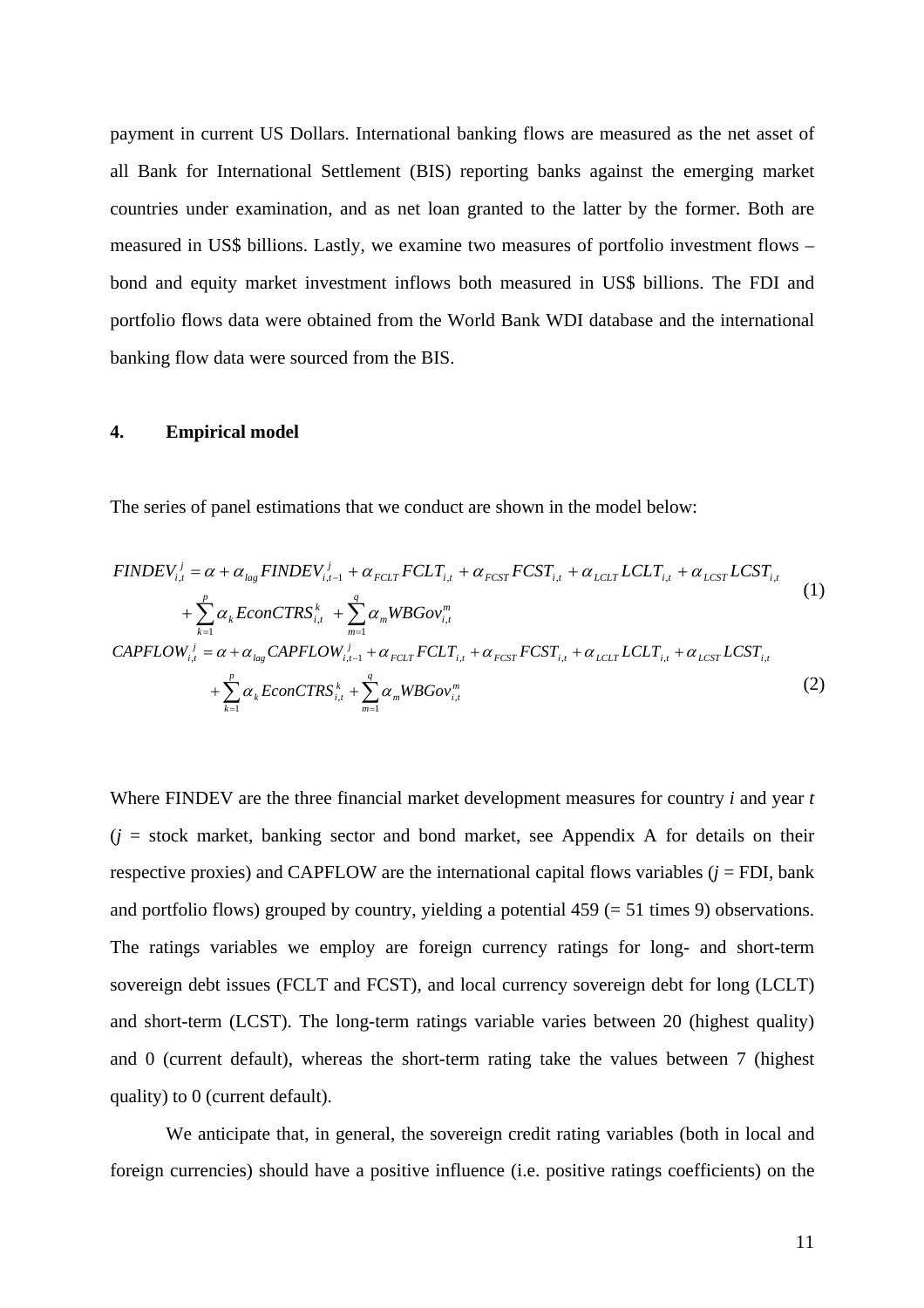financial market developments and capital inflows. This is because of the important leadership role governments play in the early stages of market development in many emerging market countries. In some circumstances, governments' fiscal positions can play a crucial role in providing various financial and non-financial safety nets to companies that are considered to be of some national significance. As such, governments' fiscal positions would then be seen as one of the indicators of market development potential. In the same spirit, we expect a generally positive influence of high ratings on international capital flows for similar reasons.

A typical feature of emerging markets is a lack of an external financial market in their own currencies leading to the situation of 'original sin' where countries are forced to borrow in hard currencies to finance domestic developments due to insufficient domestic savings<sup>7</sup>. In such a circumstance sovereign credit rating in foreign currencies would play a crucial role in determining to what extent external financing of domestic economic development is facilitated through this channel. Sovereigns are capable of generating local currency funds via issuance of securities or taxation and so default is thought to be unlikely. However, to the extent that some sovereigns have shown tendencies to monetize their national debt leading to inflationary pressures, domestic currency credit ratings would reflect this inflation risk among others. Thus, local currency ratings maybe regarded as a proxy for such an inflation risk rather than sovereign's default risk.

 As for short- and long-term ratings, they may convey different risks, liquidity and inflation/default, respectively.

Depending on the types of market development measures, international capital flows, and specific ratings variables considered, we expect some degree of heterogeneity in responses to the ratings variables. In summary, the sign of the coefficient on credit rating history is expected *a priori* to have a positive sign. We are interested in the differences in magnitude and significance across financial sectors.

The control variables (CONTROLS) employed in the panel regressions varied depending on the financial sector development measures considered and the nature of

<sup>&</sup>lt;sup>7</sup> For more detailed discussion on the idea of original sin, see Eichengreen et al (2002) and McKinnon and Schnabl (2004).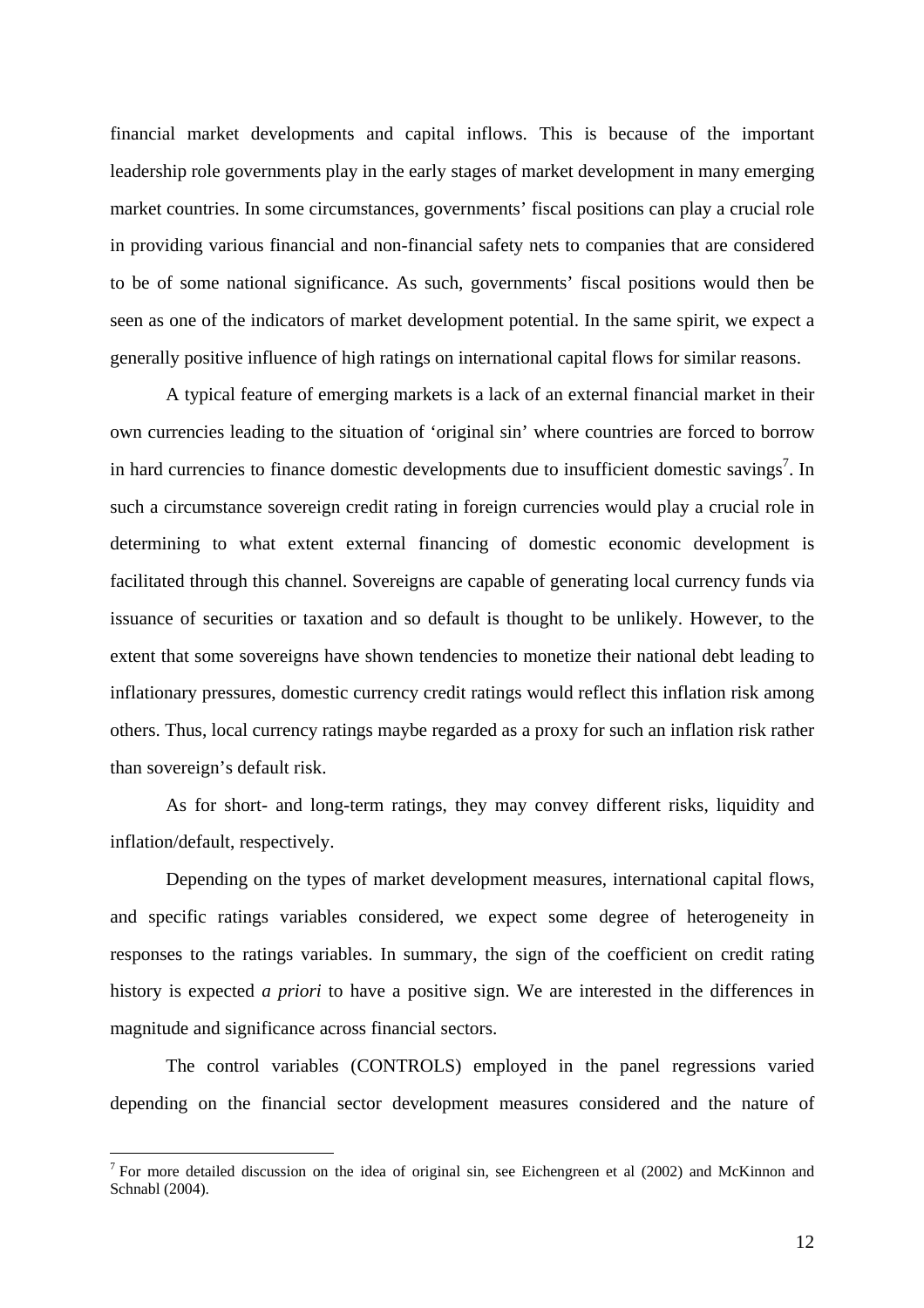international capital flows. It needs to be pointed out at the outset that there is potentially a long list of economic and financial market variables that could potentially help explain the variables of interest. We narrow the list by firstly considering those control variables that would be of direct relevance to each of the dependant variables as suggested by the literature and then eliminating those that turned out to be insignificant.

For the stock market development measures, we first considered the following control variables – real GDP growth rates, annual percentage change in S&P/IFC's investible index, and annual consumer price inflation rate. For the banking sector development measures, we employed interest rate spread (lending rate minus deposit rate) and the ratio of bank liquid reserves to bank assets. For the bond market, we utilized the consumer inflation rate, gross fixed capital formation as a percentage of GDP and log of national income. Log of income was included as it is well accepted in the literature that economic structures become more complex and financial systems deepen with rising income levels. The inflation rate is included as it affects real rates of return and is associated with inflation uncertainty. This may distort financial decision-making and discourage financial intermediation.

In the international capital flows estimations, we use the share (percentage) of international trade to GDP (economic openness) and stock market capitalization as a proportion of GDP (financial market development) for all three types of international flows. In addition, we employ log of national income for the FDI and banking flows, domestic credit provided by banking sector (% of GDP) for the banking and portfolio flows, and GDP growth rate for the portfolio flows.

#### **5. Empirical results**

 $\overline{a}$ 

#### *5.1 Financial sector development with sovereign credit ratings*

The fixed effects estimations allowing for both individual country and time effects of model (1) are presented in Table  $1<sup>8</sup>$ . The results suggest that the sovereign credit ratings

 $8 \text{ In some cases, the random effects estimation was shown to be more appropriate according to the Hausman test.}$ However, the resulting random effects estimations produced qualitatively the same results as the fixed effects estimations reported in Table 1 for consistency.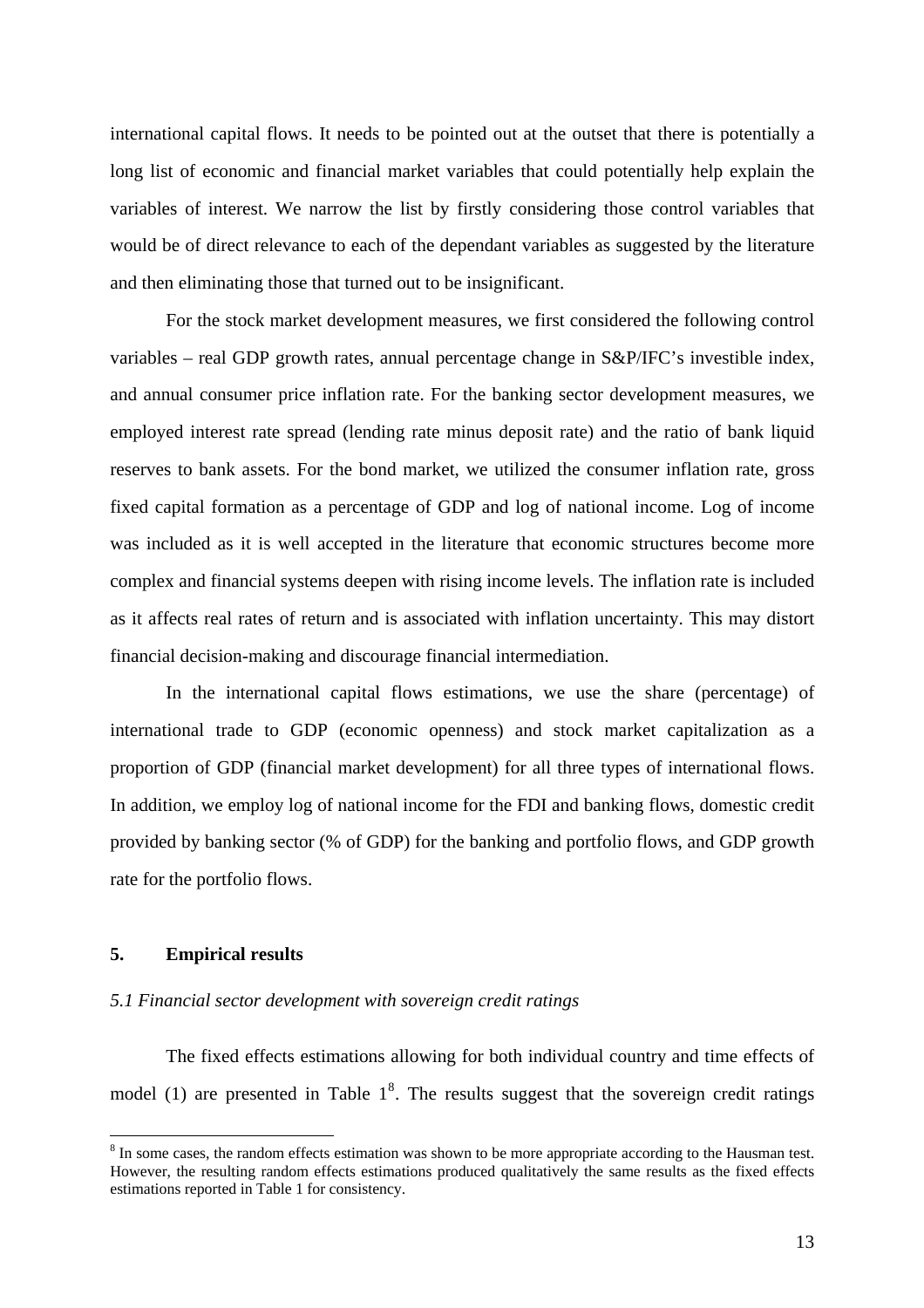measures have significant influences on financial sector developments. We find that different measures for individual financial sectors are not always influenced by credit ratings in the same manner as they do capture different aspects of financial development in the three broad financial intermediary sectors. In general, each of the financial market development models performs very well. Total variations of development measures explained vary from the low of 58% to the high of 98%. There is no evidence for a panel unit root in any of the dependant variables.

We recognize that the willingness of investors to hold sovereign debt captured by a steady provision of relevant credit ratings by independent rating agencies may induce an upward bias into our estimation results. However, credit ratings are clearly also signals for financial decision-making and credit rating agencies also serve a monitoring role as shown by Boot et al. (2006).

 Foreign currency long-term ratings show expected positive influence in general, and it is statistically significant for bond market developments. Both private and public bond market capitalization increased with ratings improvements. As sovereign ratings generally act as ceilings for private bond issuers in their foreign currency bond issues, high quality issuers would obtain ratings only as good as their sovereign. To the extent that an elevation in foreign currency ratings would relax this constraint, it provides a further boost to private bond market development. It is shown that a greater impact is exerted on the public bond market. There is no evidence of sovereign ratings' influence on banking sector developments. In the stock market, there is a strong negative relationship between market turnover and foreign currency long-term ratings. This might represent a shift of market activities away from the stock market towards banking and bond sectors as the ratings improve. Foreign currency short-term ratings are significant only for private bond market capitalization and the negative coefficient suggests a significant drop in market capitalization in relation to ratings upgrades. It suggests a switch from long-term to short-term foreign currency financing occurs as short-term ratings improve given long-term ratings.

For the long term local currency ratings, with the exception of the bond markets, positive impact is shown in all cases. A significant rise in stock market turnover and two

14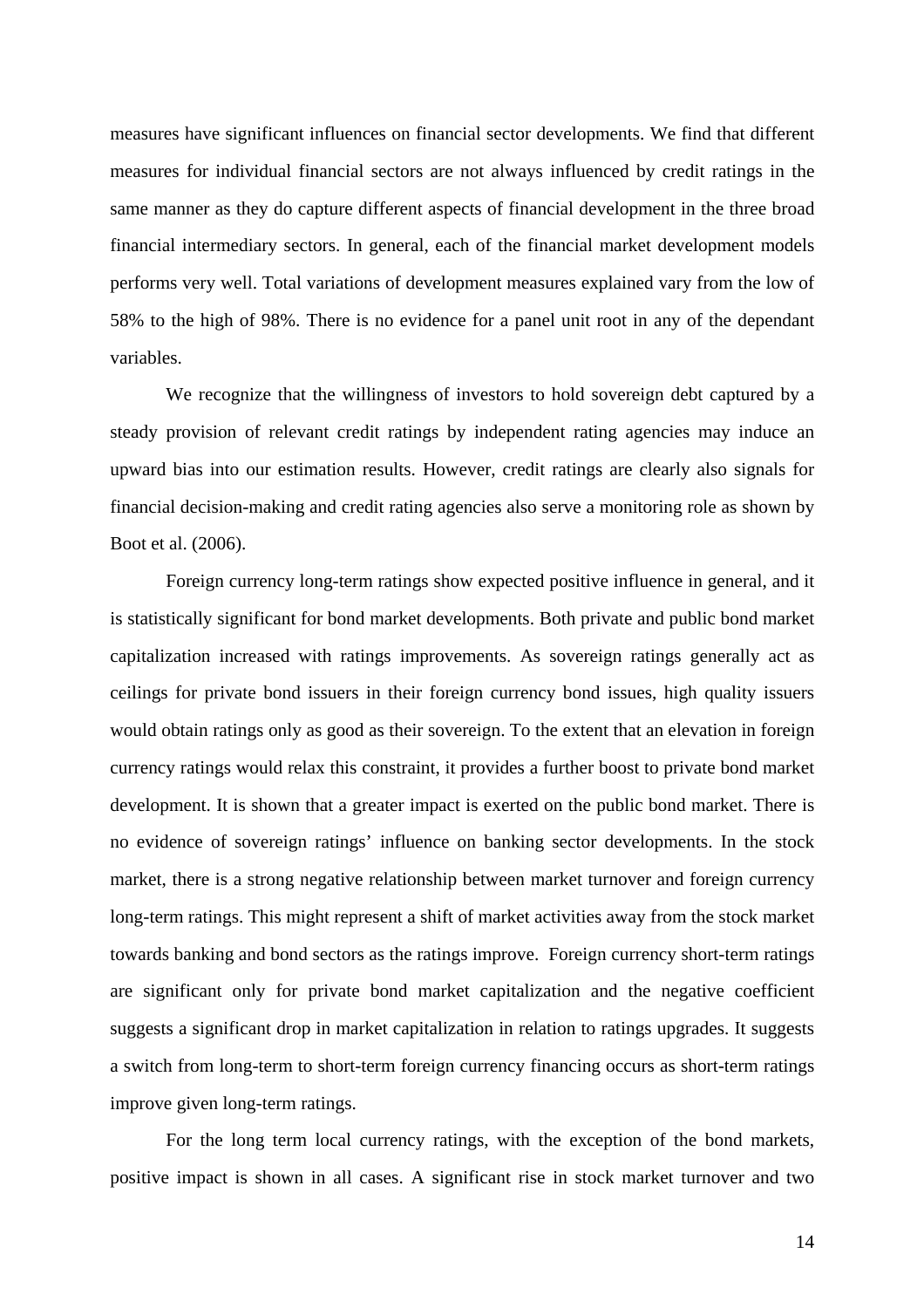measures of bank lending (private credit and BLENDING) is shown in response to an improvement in the long-term ratings. Interestingly, bond markets reacted negatively to a rating improvement and this suggests a lack of development in the domestic currency denominated bond market in emerging economies, consistent with the well-known 'original sin' phenomenon. In conjunction with a positive influence of foreign currency long-term ratings discussed above, emerging markets show limited domestic bond market development from within relying instead on an improvement in foreign currency ratings to stimulate externally sourced market growth. This argument is reinforced in the international portfolio flow estimations presented in Table 3.

The short-term local currency ratings consistently deter market development in all financial sectors as information from short-term domestic currency ratings work to induce uncertainty and discourage financial intermediation in the economy. This corroborates with Dellas and Hess (2005)'s finding that financial development is significantly related to the behavior of the second moments of stock return distributions. We also find that the private bond sector is the most sensitive to sovereign credit ratings and its development can be hampered by all types of sovereign credit ratings except long-term foreign currency ones. Taken together, our findings suggest that credit ratings do have long-term information content or signaling effect for encouraging financial development across all financial sectors.

As expected, financial sector development is a persistent process with previous levels of own development measures having significantly positive effects on market development over time in all cases. However, as is indicated by the panel unit root test statistics reported in the last section of Table 1, there is no evidence of either a common or an individual unit root.

The aggregate governance measures have diverse influences on the financial development measures in banking and bond markets. In general, stock market measures are insensitive to the governance measures whilst banking sector development is the most sensitive. For banking sector development, the government effectiveness measure had the expected positive influence on two of the three banking sector development measures. Considering the dominant role governments play in the banking sector in many emerging market economies (via government ownership, policy loan directives, moral suasion, etc.),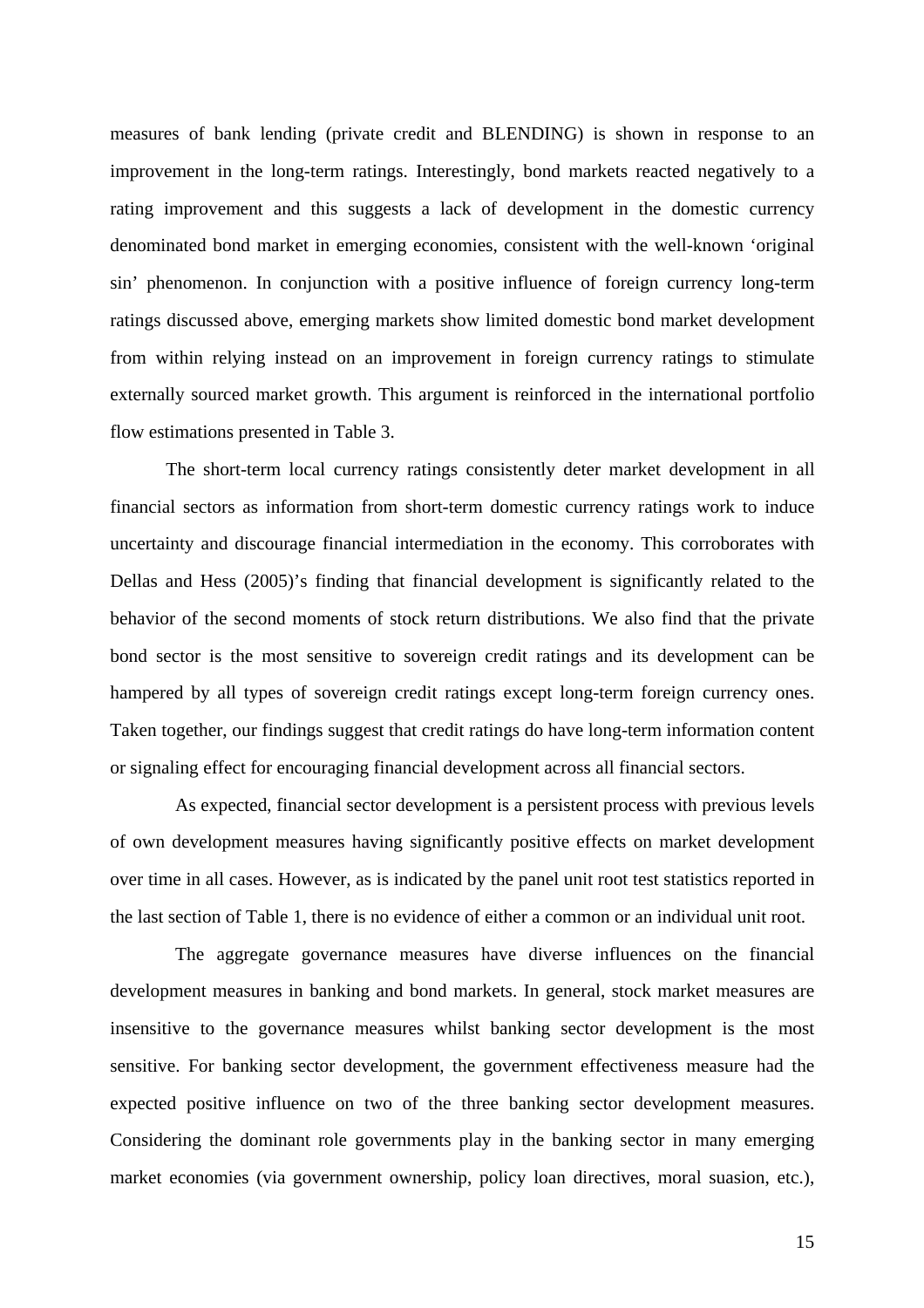government effectiveness is indeed crucial for banking sector development. This is certainly paramount in the initial stages of financial sector development when bank finance dominates other forms of finance for corporations. Interestingly, political stability and regulation quality measures had a negative influence. This may suggest that as these measures deteriorate, there is a significantly greater reliance on the banking sector over the other market-based segments (i.e. bond and stock markets). In the bond markets, there is an interesting contrast between private and public bond market responses to rule of law and corruption measures. Naturally, investors' confidence in the control of corruption is essential for private debt to flourish and poor control enables the misuse of public power for private gains and hence, the reliance on government debt. Still, the rule of law is important for public debt as investors will evidently choose to deal with private borrowers if they have little confidence in the legal system.

Our economic control variables are also significant as in previous studies on financial development. We find that economic growth encourages the trading of stocks, but not bond market nor banking sector development. Similarly, there appears to be a negative relationship between gross fixed capital formation (GFCF) and bond market development measures. This can be explained by our observation that debt markets and banking sectors are either nonexistent or at very early stages of development in emerging economies that have little or no growth and/or capital investments (low economic development) whereas higher levels of economic growth are associated with emerging markets with more advanced financial systems. However, log of income per capita (LOGINC, as a proxy for national wealth) is important for kick starting the development of private bond markets in emerging economies. Inflation significantly detracts from the development of public bond markets and this is consistent with its ambiguous effects on stocks and negative impact on bond expected returns in the asset pricing literature (see Campbell and Ammer, 1993). Banking sectors in emerging markets are immune from the effects of inflation<sup>9</sup> and are only affected by interest rate spreads and liquid reserves to asset ratios. Lower interest rate spreads (between lending and borrowing rates) are more conducive for banking sector development as they are intuitively

<sup>&</sup>lt;sup>9</sup> This result was revealed in non-reported estimations that are available upon request from the corresponding author. There is empirical literature to suggest that inflation in emerging markets actually improves banks' profits through increased financial transactions in the economy.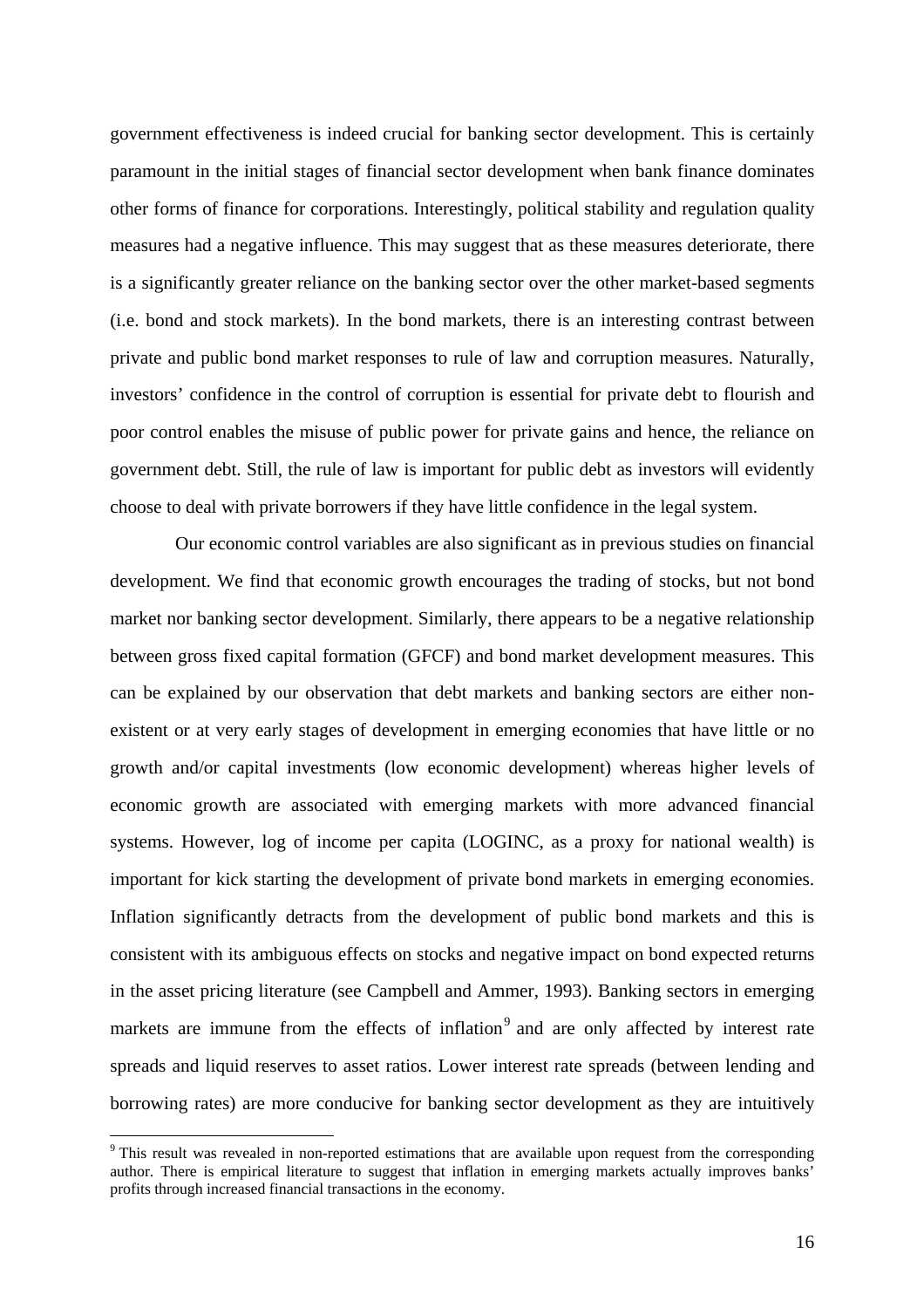associated with more competitive banking industries. Similarly, lower liquid reserves to asset ratios significantly encourage banking developments (proxied by banking credit) because banks are able to operate with higher efficiency.

Growth in investibility (INVEST, based on S&P's Investible Index), is a measure of the increasing degree to which stocks can be foreign owned within an emerging market. We find that this is clearly important for stock market development and this is consistent with De Jong and De Roon's (2005) and Bae, Chan and Ng's (2004) inferences on increasing financial market integration with world capital markets.

#### *5.2 Robustness checks of financial sector development estimations*

We provide a summary of alternative estimations of model (1) in Table 2. The top panel reports the ratings variable coefficients when they are estimated with a one period lag. This is to address the potential problems of endogeniety between the financial development measures and the ratings variables<sup>10</sup>. Although, some coefficients lose significance, an overall picture of the role of the rating variables discussed above remains intact. In the lower panel of Table 2, we report the ratings variable coefficients when they are estimated individually. That is each of the four ratings variables are estimated one at a time in Model (1) and the resulting coefficients are reported. This is to address the potential for multicollinearity amongst the ratings variables. Once again, the qualitative results of the estimations are the same as before. Thus, the results reported in Table 1 seem to be free from endogeneity and multicollinearity concerns and are robust to different model specifications.

#### *5.3. International capital flows with sovereign credit ratings*

 $\overline{a}$ 

Furthering our linkage of credit ratings provision to financial openness and financial development, we investigate the influence of credit ratings on different types of capital flows

 $10$  The ratings variables often do not change over a number of years and when they do the average value during any given year is used as the ratings value for that year. As such, they are more or less pre-determined to the dependent variables and so endogeneity may not be an issue. This is confirmed by the estimations using the one period lag of the ratings variables.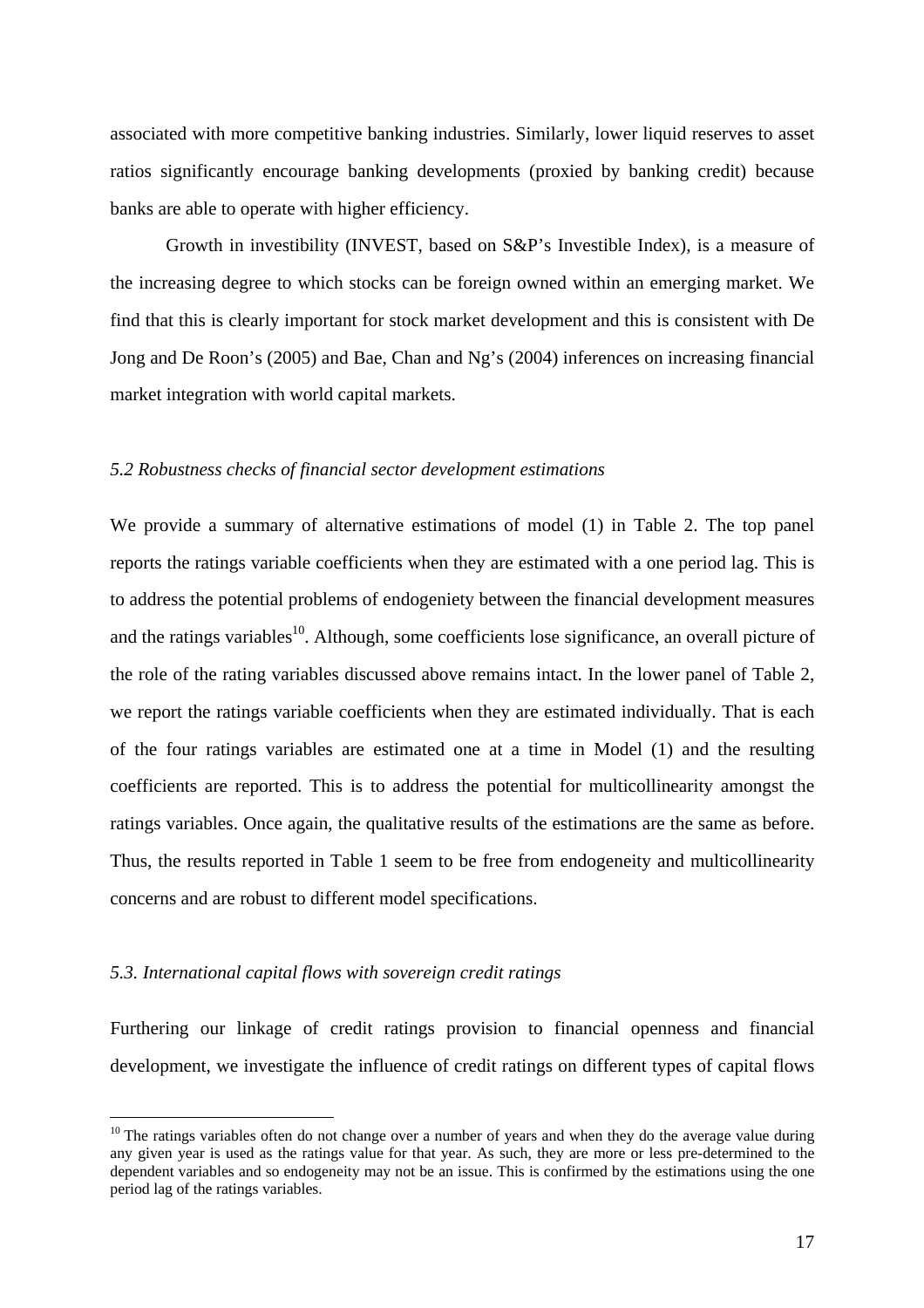into emerging markets, namely, foreign direct investment, international banking flows and portfolio flows. The panel regression results are shown in Table  $3<sup>11</sup>$ . In short, we find heterogeneous influences of various rating types on different capital flows. Both the FDI and banking flows' models perform well in explaining the variations of the dependent variables used. The adjusted R squares range from 54% to 86%. However, the portfolio flow models' overall performance is lower with the R squares hovering around 30%. As before, there is no evidence of panel unit root in any of the dependant variables.

 Long-term foreign currency ratings have the expected positive influences on all three types of capital inflows and each type reveals at least one significant association. This suggests that we can attribute the role of foreign currency ratings in financial development on their long-term contribution to encouraging all three types of capital flows. On the other hand, short-term foreign currency ratings have a significant dampening effect on the two forms of FDI flows. It appears that an improvement in short-term ratings improves access and encourages emerging sovereigns to concentrate on the short-term end in their international financing needs, thus crowding out long-term financial market activities in the form of FDI.

 Local currency ratings, both long- and short-term, are in general, detrimental to all three forms of capital inflows. This suggests that to some extent emerging market countries rely on foreign credits for domestic financing needs and improvements in local currency ratings encourages them to switch to domestic currency financing. A lone exception is a positive influence of short-term rating on portfolio equity flows.

The World Bank governance indices have mixed influences on the capital flow measures depending on the types of indices and capital flows. The FDI flows responded

<sup>&</sup>lt;sup>11</sup> Warnock (2002) suggests that capital flows data have limitations as they are "...designed according to the conventions of balance of payment accounting, they capture only the country of the foreign intermediary, which is not necessarily the country of origin". Despite this, lack of stock data available for foreign capital holdings generally prevents alternative investigations. There is, however, some limited availability of stock data on foreign capital holdings in the IMF's Coordinated Portfolio Investment Survey (CPIS). It covers the period, 1997 and 2001-2005 for total portfolio investment, equity investment, total debt, long term and short-term debt holdings of foreigners on a number of countries. Hence, we also estimated model 2 with these five foreign capital stock variables against the 51 countries over the period 2001-2003 (consistent with the ratings data period) and the results are qualitatively similar to that reported in Table 3. This indicates that our use of capital flow data provides a fairly accurate picture of rating effects on cross-border investments. Interested readers may obtain the additional estimation results from the corresponding author.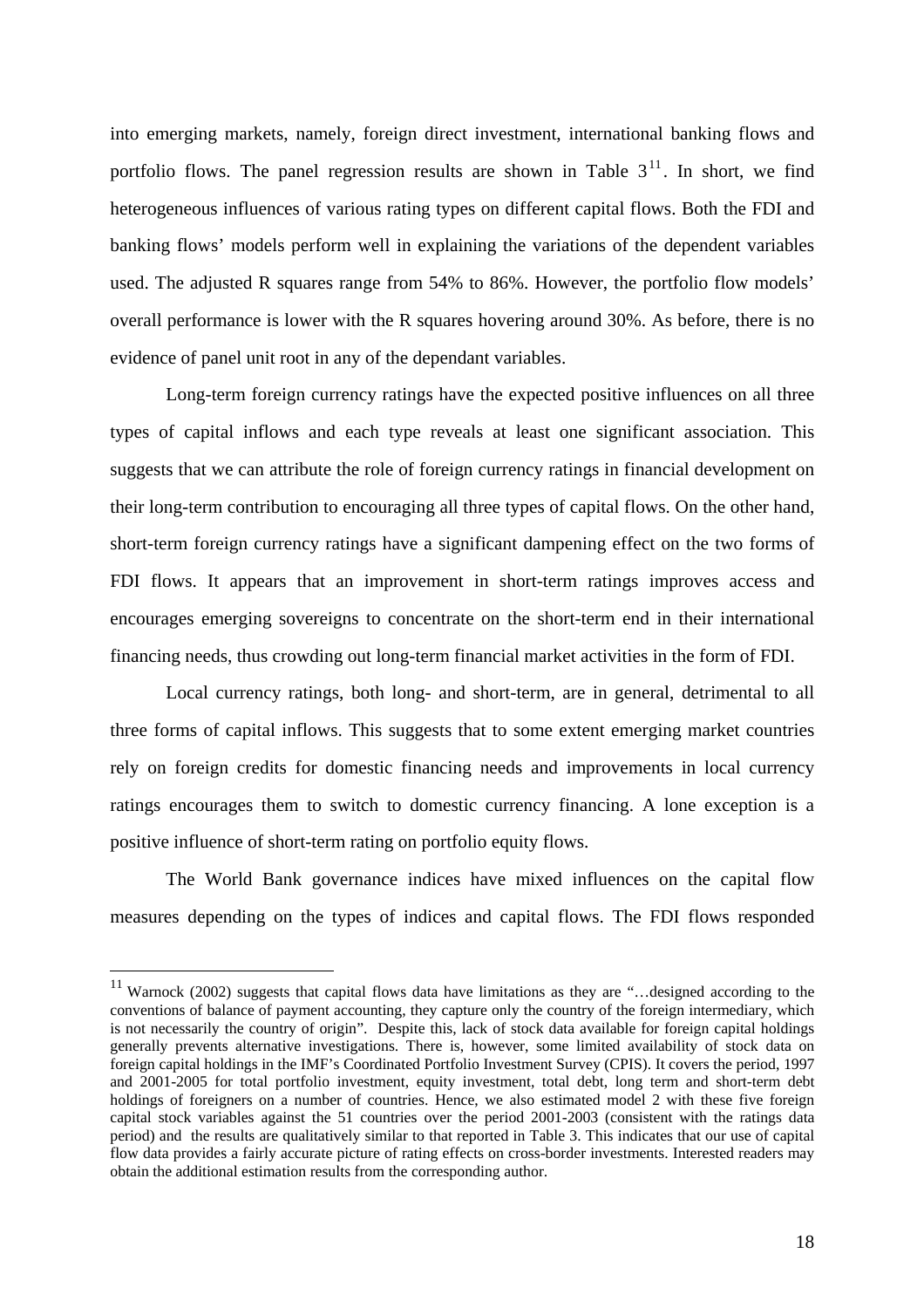positively to the rule of law and control of corruption suggesting that transparency in terms of the rules governing business and rare abuses of public power for private interest groups significantly encourages international FDI flows. However, there is some evidence of more FDI flows in response to deteriorating voice and accountability and government effectiveness. This suggests that the lack of civil liberty and public services provision may be viewed by multinationals as opportunities for profitable foreign investment rather than deterrents. In contrast, the banking flows were positively influenced by improved voice and accountability and government effectiveness which benefits local citizens. Not surprisingly, banking flows appear to pick up when there is a decline in the ability of governments to form or implement regulations and policies to promote private sector development (deterioration in regulatory quality). The portfolio flows are, in general, less sensitive to the governance measures perhaps, due to their short-term nature. The regulatory measure is positively related to the bond market flows and the rule of law encourages overall portfolio inflows by almost eight-folds. Consistent with contemporary development philosophies, our empirical evidence points clearly to the dire need for emerging market authorities to focus on making improvements to their legal and institutional framework and to keep corruption at bay in order to attract the international capital flows that are necessary for financial developments.

Consistent with the literature, trade (economic) openness is significantly related to capital flows. However, it only promotes FDI, not bank flows. Interestingly, all three forms of portfolio flows show negative associations. This is somewhat unexpected.

We also find that financial market development (proxied by SMCAP) has a significant positive effect on portfolio equity flows, and national income of recipient country (LOGINC) on net loans from international banks and a relative measure of FDI flows (LFDIBOP)

#### *5.4 Robustness checks of capital flows estimations*

Table 4 reports the summary of the ratings variables from alternative estimations of Model (2). As in the case of Model (1) estimations, the qualitative results of Model (2) estimations reported in Table 3 remain robust to endogeneity and multicollinearity concerns.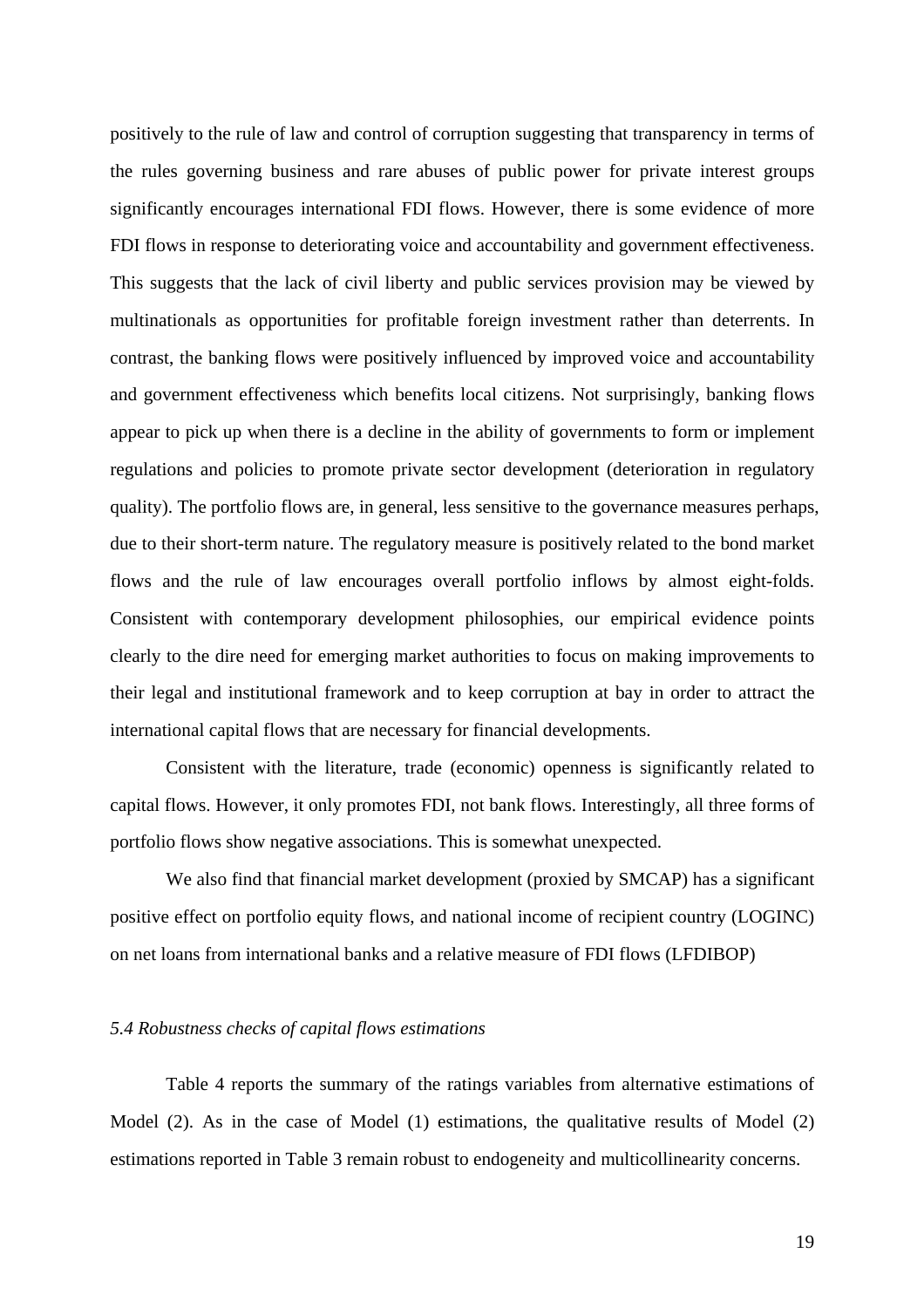#### **6. Conclusions**

We investigated the role of sovereign credit ratings provided by Standard and Poor's on various measures of financial market developments in emerging countries. We also examined the influence of the ratings on international capital flows to these markets. In general, we find that sovereign credit ratings together with various governance perspectives are critical determinants of financial development in different financial sectors within emerging markets.

 We find long-term ratings (both foreign currency and local currency denominated) are most important for the development of financial sectors in emerging markets. We find that foreign currency long-term ratings provided the most important impetus for international capital inflows and as a consequence, domestic financial market development. All three forms of capital inflows (FDI, international banking and portfolio) significantly increased as foreign currency long-term ratings of emerging market sovereigns improved. Significant domestic bond market development is found to be positively associated with ratings improvements.

Local currency long-term ratings show conflicting results for emerging markets' financial development and capital flows. It stimulated the developments of domestic stock and banking sectors, but had detrimental impact on international capital flows. This is consistent with a view that many emerging market sovereigns provide safety nets for financial sectors (e.g. lenders of last resort in the banking sector and management of market stabilization funds in stock and bond markets) and an improvement in sovereigns' domestic currency fiscal positions adds to market stability and hence stimulus to market growth. On the other hand, this would lessen the need for sovereigns to look to foreign currency capital inflows in financing domestic currency expenditures as domestic markets develop more domestic currency funds would be supplied.

Another interesting result is the detrimental impact of short-term ratings in both foreign and domestic currency ratings. Improvements in short-term ratings, in general, deter international capital inflows and hamper domestic financial market developments. As shortterm ratings improve, sovereigns are lured away from the more expensive long-term financing alternatives. This weakens long-term markets, and to the extent that emerging markets' lack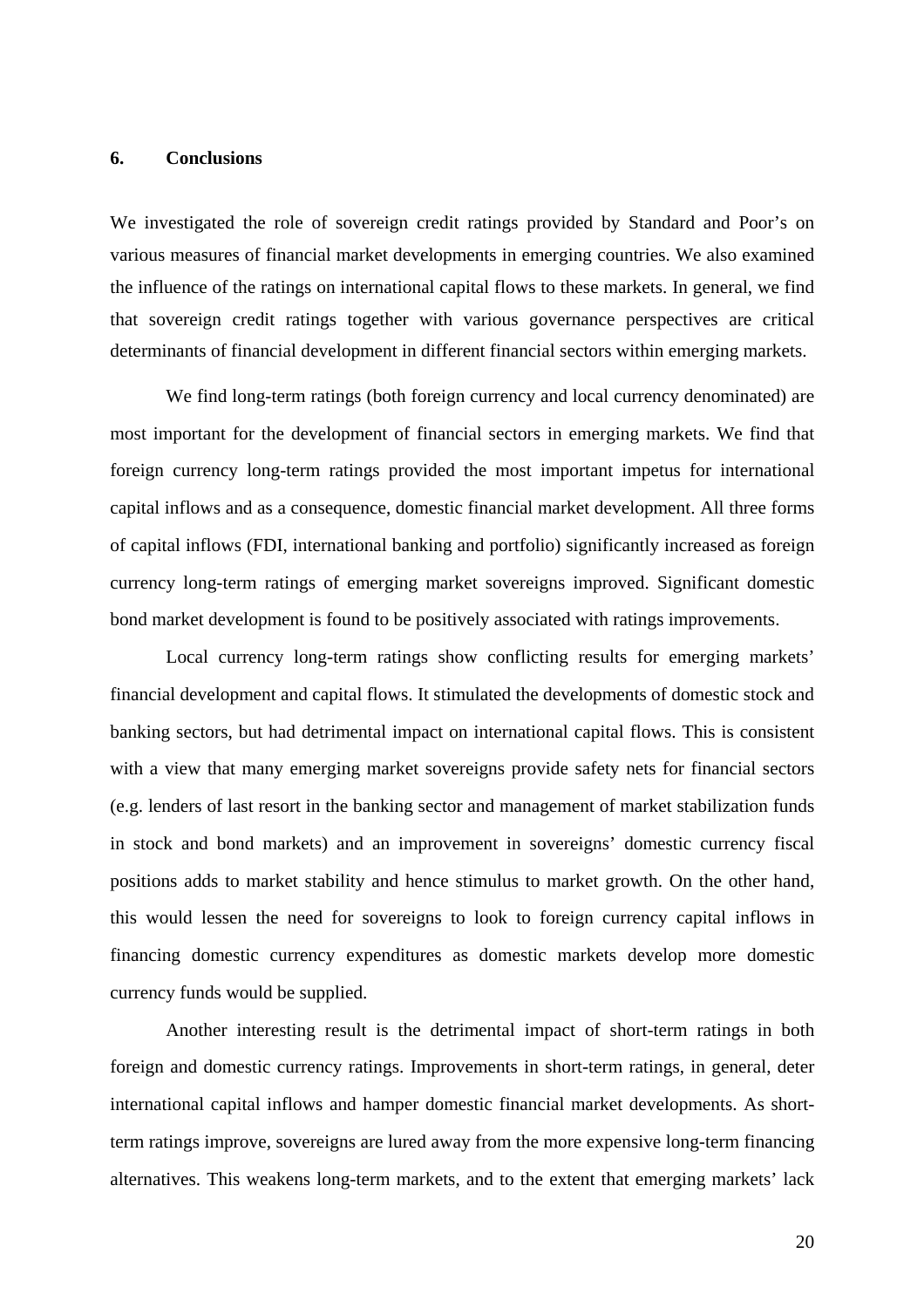of access to long-term sources of capital contributed to their exposure to hard currency liabilities and eventual financial crises, improvements in short-term ratings would be seen as potential detriments. The obvious implication of this finding is for emerging market policy makers to encourage the provision of public credit ratings for long-term debt denominated in both domestic and foreign currencies.

 Thus, we make valuable contributions to the knowledge base of emerging market participants and national and global policy makers alike by providing new empirical evidence of the role of sovereign credit ratings (as a country risk measure) on the degrees of emerging market financial sector development and inward capital flows.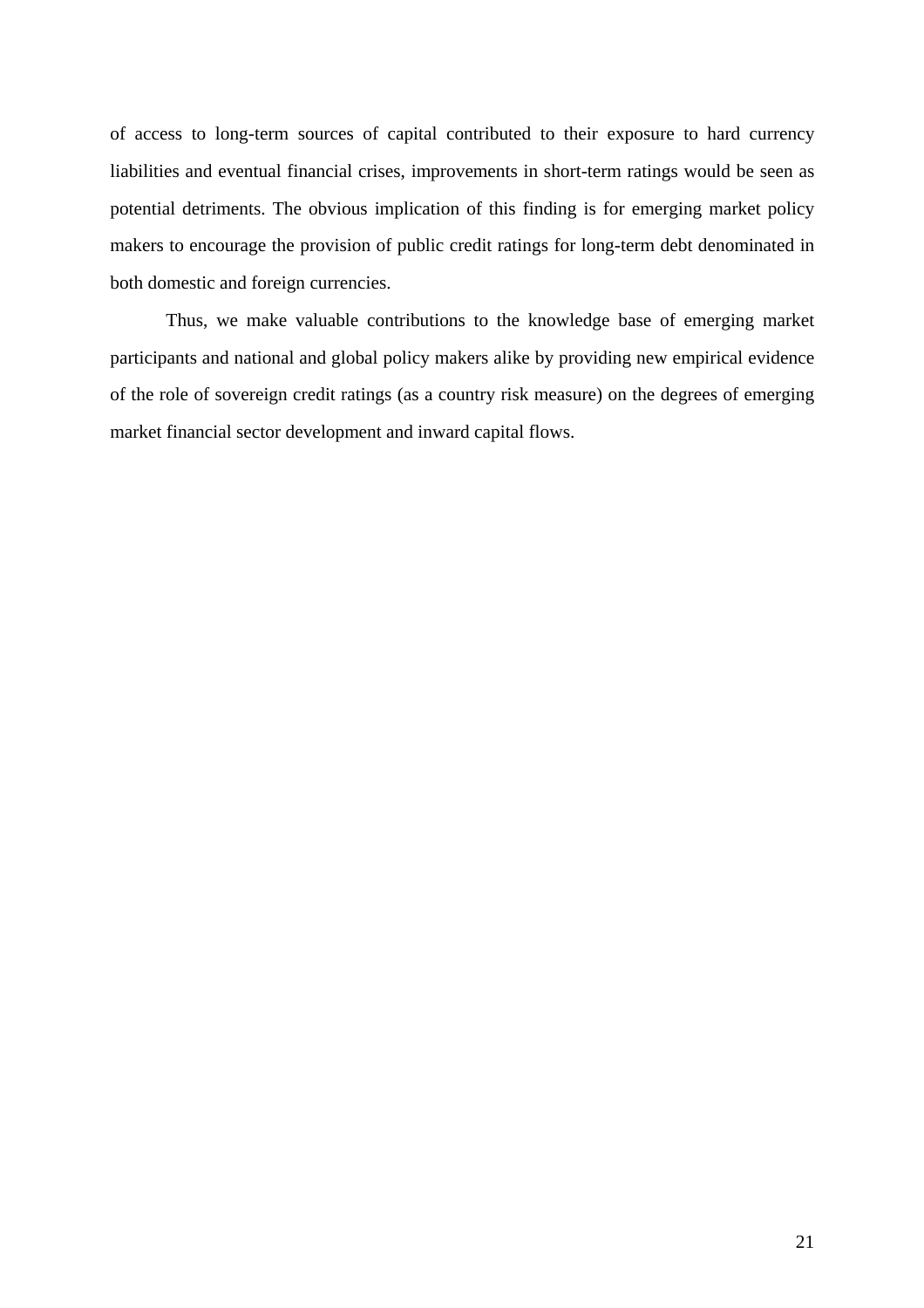#### **References**

- Afonso, A., 2003, Understanding the determinants of sovereign debt ratings: Evident for the two leading agencies. Journal of Economics and Finance 27(1), 56-74.
- Bae, K-H., K. Chan and A. Ng, 2004, Investibility and Return Volatility. Journal of Financial Economics, 71, 239-63.
- Beck, T., A. Demirguc-Kunt and R. Levine, 2000, A new database on financial development and structure. Policy Research Paper No. 2147, World Bank.
- Beck, T. and R. Levine, 2002, Industry growth and capital allocation: Does having a marketor bank-based system matter? Journal of Financial Economics 64, 147-180.
- Beck, T., R. Levine and N. Loyaza, 2000, Financial intermediation and growth: Causality and causes. Journal of Monetary Economics 46, 31-77.
- Bekaert, G., C. Harvey, C. Lundblad and S. Siegel, 2007, Global growth opportunities and market integration, Journal of Finance, 62(3), 1081-1137.
- Brooks, R., R. Faff, D. Hillier and J. Hillier, 2004, The national market impact of sovereign rating changes. Journal of Banking and Finance 28, 233-250.
- Boot, A.W., T.T., Milbourne and A. Schmeits, 2005, Credit ratings as coordination mechanisms. Review of Financial Studies 19, 81-118.
- Boyd, J. and B. Smith, 1998, The evolution of debt and equity markets in economic development. Economic Theory 12, 519-560.
- Campbell, J.Y. and J. Ammer, 1993, What moves the stock and bond markets? A variance decomposition for long-term asset returns. Journal of Finance 48(1), 3-37.
- Cantor, R. and F. Packer, 1996, Determinants and impact of sovereign credit ratings. Federal Reserve Bank of New York Economic Policy Review 2, 37-53.
- Carlin, W. and C. Mayer, 2003, Finance, investment and growth, Journal of Financial Economics, 69, 191-226.
- Chinn, M.D. and H. Ito, 2006, What matters for financial development? Capital controls, institutions, and interactions. Journal of Development Economics, 81(1), 163-192.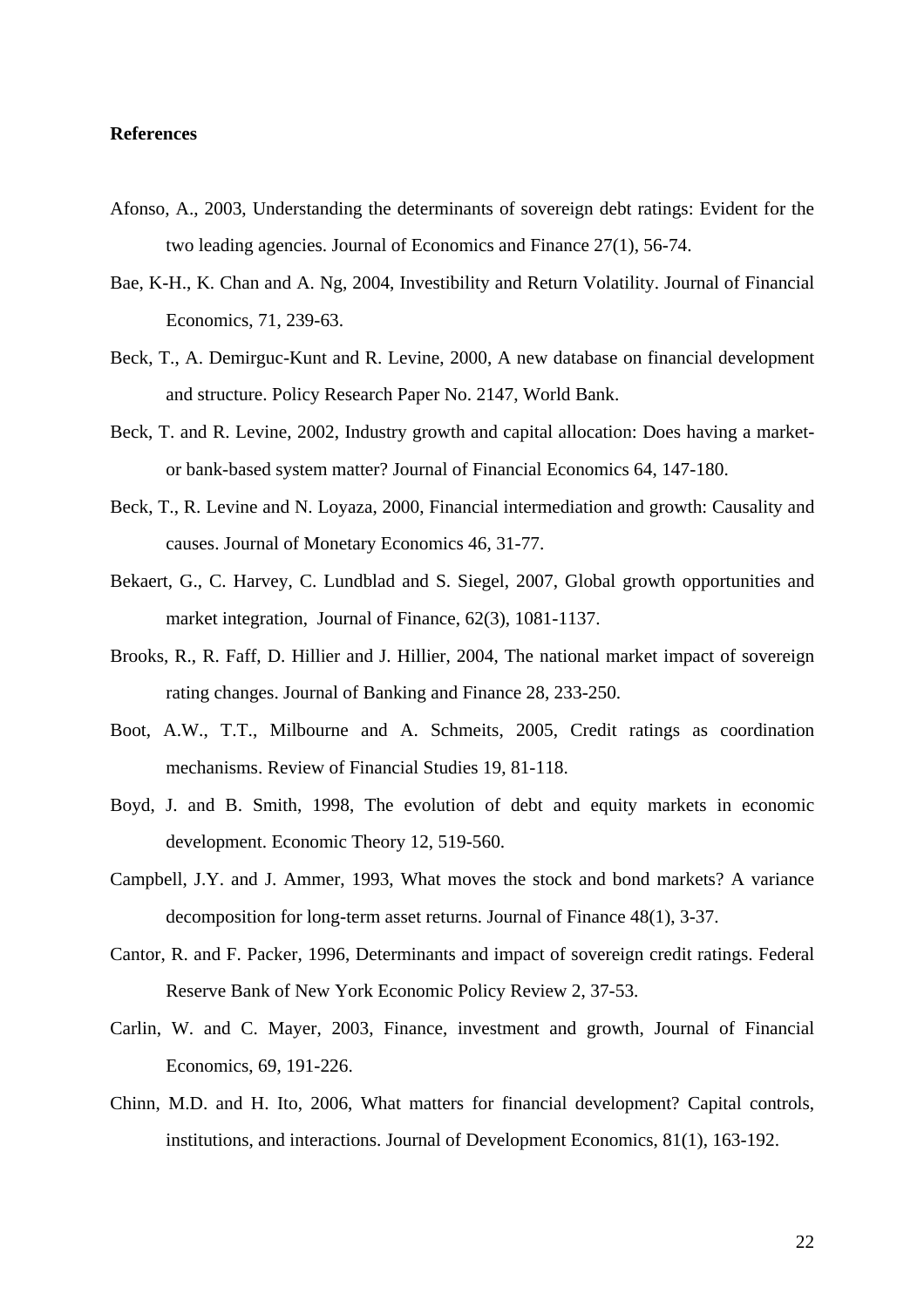- Claessens, S. and L. Laeven, 2003, Financial development, property rights and growth. Journal of Finance 58, 2401-2436.
- De Jong, F. and F. A. De Roon, 2005, Time-varying market integration and expected returns in emerging markets. Journal of Financial Economics,78(3), 583-613.
- Dellas, H. and M.K Hess, 2005, Financial development and stock returns: A cross-country analysis. Journal of International Money and Finance, 24, 891-912.
- Demirguc-Kunt, A. and V. Maksimovic 2002, Funding growth in bank-based and marketbased financial systems: evidence from firm-level data. Journal of Financial Economics 65, 337-363.
- Eichengreen, B., R. Hausmann and U. Panizza, 2002, Original sin: the pain, the mystery, and the road to redemption, Mimeo

(http://www.financialpolicy.org/financedev/hausmann2002.pdf).

- Erb, C.B., C.R. Harvey and T.E. Viskanta, 1999, New perspectives on emerging market bonds: Looking beyond the current crisis. Journal of Portfolio Management 25, 83-92.
- Ferreira, M.A. and P.M., Gama, 2007. Does sovereign debt ratings news spill over to international stock markets? Journal of Banking and Finance, forthcoming.
- Fisman, R. and L. Love, 2004, Financial development and intersectoral allocation: A new approach. Journal of Finance, 59, 2785-2807.
- Gande, A. and D.C. Parsley, 2005, News spillovers in the sovereign debt market. Journal of Financial Economics 75, 691-734.
- Greenwood, J. and B. Jovanovic, 1990, Financial development, growth, and the distribution of income. Journal of Political Economy 98, 1076-1107.
- Kaufmann, D., A. Kraay and M. Mastruzzi, 2005, Governance Matters IV: Governance Indicators for 1996-2004. World Bank Policy Research Working Paper 3630, Washington, D.C.
- La Porta, R., F. Lopez-de-Silanes, A. Shleifer and R. Vishny, 1997, The legal determinants of external finance. Journal of Finance 52, 1131-1150.
- La Porta, R., F. Lopez-de-Silanes, A. Shleifer and R. Vishny, 1998, Law and Finance. Journal of Political Economy 106, 1113-1155.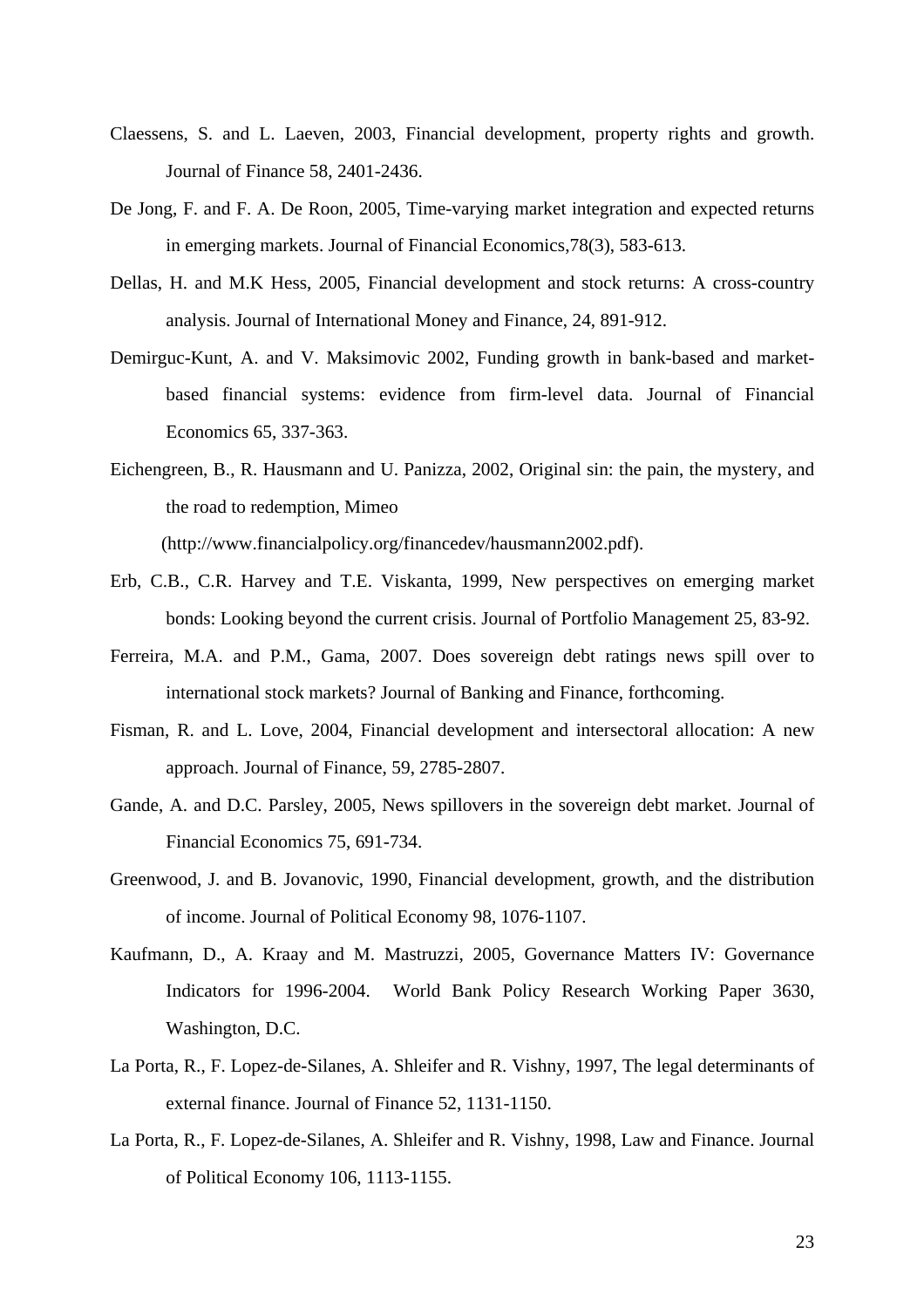- Levine, R., 1997, Financial development and growth: views and agenda. Journal of Economic Literature 35, 688-726.
- Levine, R., 2003, Bank-based or market-based financial systems: Which is better? Journal of Financial Intermediation 11, 398-428.
- Levine, R. and S. Zervos, 1998, Stock markets, banks and economic growth. American Economic Review 88, 537-558.
- McKinnon, R. and G. Schnabl, 2004, The east Asian dollar standard, fear of floating, and original sin, Review of Development Economics 8, 331–360.
- Mora, N., 2006, Sovereign credit ratings: Guilty beyond reasonable doubt? Journal of Banking and Finance, 30(7), 2041-2062.
- Morgan, D.P., 2002, Rating banks: Risk and uncertainty in an opaque industry. American Economic Review, 92(4), 874-888.
- Ndikumana, L., 2005, Financial development, financial structure, and domestic investment: International evidence. Journal of International Money and Finance 24, 651-673.
- Rajan, R.G. and L. Zingales, 1998, Financial dependence and growth. American Economic Review 88, 559-586.
- Rajan, R.G. and L. Zingales, 2003. The great reversals: the politics of financial development in the twentieth century. Journal of Financial Economics 69, 5-50.
- Reinhart, C.M. and K.S. Rogoff, 2004, Serial default and the 'paradox' of rich-to-poor capital flows. American Economic Review 94, 53-58.
- Stulz, R. and R. Williamson, 2003. Culture, openness and finance. Journal of Financial Economics 70, 313-349.
- Warnock, F. E., 2002, Home bias and high turnover reconsidered. Journal of International Money and Finance 21(6), 795-805.
- Wurgler, J., 2000, Financial markets and the allocation of capital. Journal of Financial Economics 58, 187-214.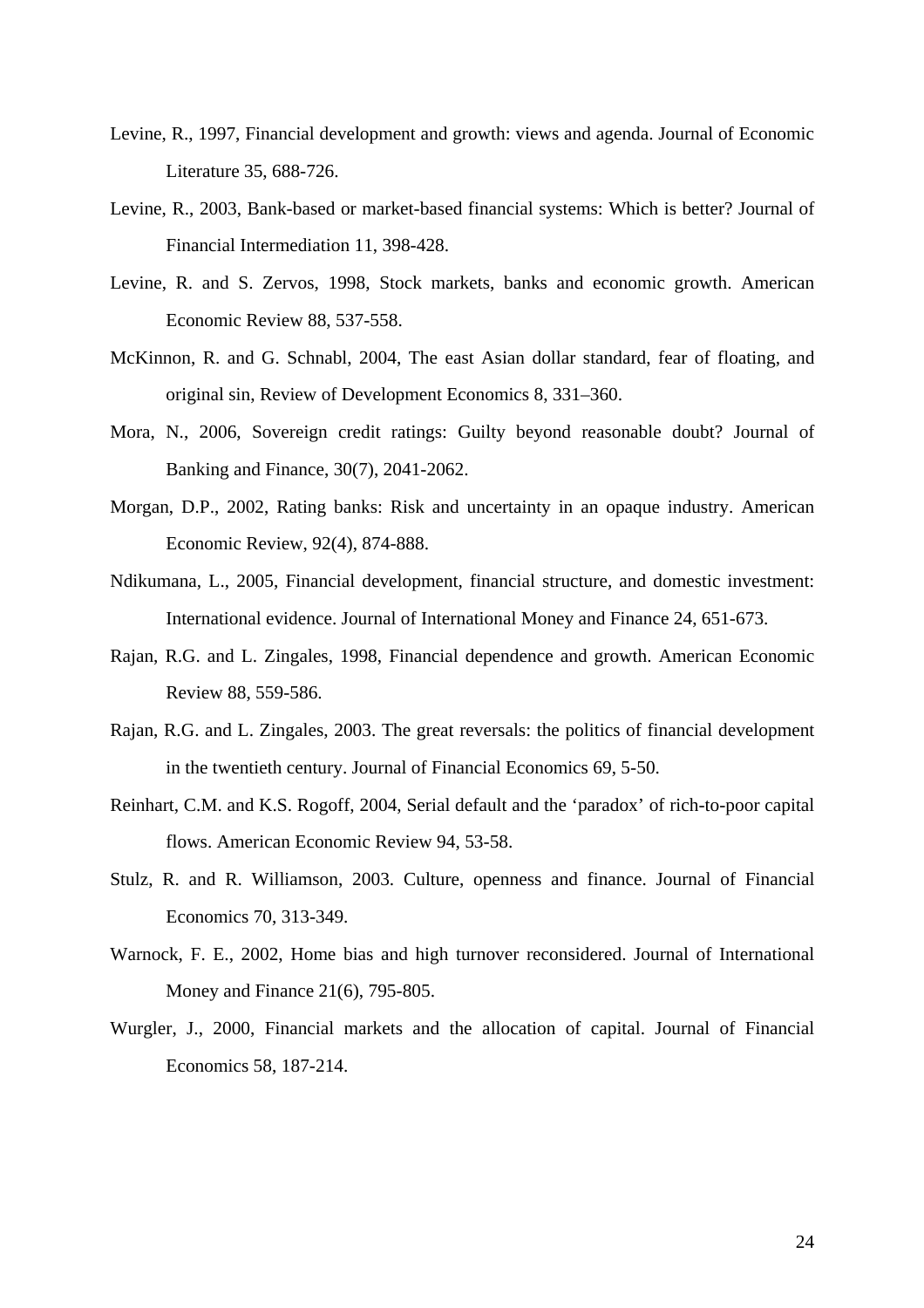#### **Table 1. Panel data estimations for financial sector development, 1995-2003**

The panel data specifications are shown below:

$$
FINDEV_{i,t}^{j} = \alpha + \alpha_{lag} FINDEV_{i,t-1}^{j} + \alpha_{FCLT} FCLT_{i,t} + \alpha_{FCST} FCST_{i,t} + \alpha_{LCLT} LCLT_{i,t} + \alpha_{LCST} LCST_{i,t} + \sum_{k=1}^{p} \alpha_{k} EconCTRS_{i,t}^{k} + \sum_{m=1}^{q} \alpha_{m} WBGov_{i,t}^{m}
$$
\n<sup>(1)</sup>

Where FINDEV are the financial market development measures for country *i* and year *t* (*j* = stock market, banking sector, bond market, see Appendix A for details on their proxies). The ratings variables are foreign currency ratings for long- and short-term sovereign debt issues (FCLT and FCST), and local currency sovereign debt for long (LCLT) and short-term (LCST). The control variables incorporate country-specific governance and fundamental aspects. \*, \*\* and \*\*\* denote significance at 10, 5 and 1 percent, respectively. P-values are shown in braces.

|                   |                | <b>Stock Market</b> |                |                         | <b>Banking Sector</b>             |                 |                 | <b>Bond Market</b>      |  |
|-------------------|----------------|---------------------|----------------|-------------------------|-----------------------------------|-----------------|-----------------|-------------------------|--|
|                   | <b>STRDGDP</b> | <b>STURNOV</b>      | <b>SMCAP</b>   | <b>PRIVCRED</b>         | <b>BANKCRED</b>                   | <b>BLENDING</b> | <b>PRIVBOND</b> | <b>PUBBOND</b>          |  |
| Lag               | ***<br>0.3267  | ***<br>0.4972       | 0.1786         | $0.8006$ <sup>***</sup> | $*$<br>0.7456                     | 0.1249          | $0.5251$ ***    | $0.7819$ <sup>***</sup> |  |
|                   | ${0.0000}$     | ${0.0000}$          | ${0.0202}$     | ${0.0000}$              | ${0.0000}$                        | ${0.0752}$      | ${0.0000}$      | ${0.0000}$              |  |
|                   |                |                     |                |                         | <b>Ratings Variables</b>          |                 |                 |                         |  |
| <b>FCLT</b>       | $-0.7833$      | $-13.0853$          | 0.9923         | $-0.2358$               | 0.5482                            | $-0.2316$       | $1.0863$ **     | $1.1710$ ***            |  |
|                   | ${0.7678}$     | ${0.0037}$          | ${0.6367}$     | ${0.7167}$              | ${0.5269}$                        | ${0.4438}$      | ${0.0248}$      | ${0.0094}$              |  |
| <b>FCST</b>       | $-1.2554$      | $-5.1919$           | 2.9846         | 1.0110                  | 1.6602                            | 0.1244          | $-1.5176$ **    | $-1.2017$               |  |
|                   | ${0.7748}$     | ${0.4835}$          | ${0.4244}$     | ${0.2268}$              | ${0.2561}$                        | ${0.8238}$      | ${0.0292}$      | ${0.1397}$              |  |
| <b>LCLT</b>       | 2.9612         | $15.8229$ ***       | 0.1403         | $0.8995$ *              | $-0.0243$                         | $0.7197$ ***    | $-0.5054$ *     | $-0.5994$ *             |  |
|                   | ${0.1699}$     | ${0.0000}$          | ${0.9363}$     | ${0.0787}$              | ${0.9732}$                        | ${0.0096}$      | ${0.0914}$      | ${0.0673}$              |  |
| <b>LCST</b>       | $-13.8501$     | $-4.4726$           | $-11.8254$ *** | $-0.2875$               | $-2.9348$ **                      | $-1.0720$ **    | $-1.2504$ **    | $-1.0858$               |  |
|                   | ${0.0014}$     | ${0.5319}$          | ${0.0023}$     | ${0.6635}$              | ${0.0118}$                        | ${0.0379}$      | ${0.0103}$      | ${0.1285}$              |  |
|                   |                |                     |                |                         | <b>Economic Control Variables</b> |                 |                 |                         |  |
| <b>GROWTH</b>     | 0.9280         | 1.0206              | $-0.3740$      | $-0.4815$               | $-0.4194$                         | $-0.0123$       | $-0.2462$       | $-0.2842$ ***           |  |
|                   | ${0.0382}$     | ${0.1767}$          | ${0.3170}$     | ${0.0000}$              | ${0.0021}$                        | ${0.8161}$      | ${0.0000}$      | ${0.0000}$              |  |
| <b>INVEST</b>     | 0.0135         | 0.0375              | $0.1423$ ***   |                         |                                   |                 |                 |                         |  |
|                   | ${0.6556}$     | ${0.4626}$          | ${0.0000}$     |                         |                                   |                 |                 |                         |  |
| <b>INFLA</b>      | 0.0088         | $-0.1559$           | 0.0078         |                         |                                   |                 | 0.0756          | $-0.0986$               |  |
|                   | ${0.9553}$     | ${0.5562}$          | ${0.6847}$     |                         |                                   |                 | ${0.0886}$      | ${0.0105}$              |  |
| <b>INTSPREAD</b>  |                |                     |                | $-0.1135$ *             | 0.0948                            | 0.0210          |                 |                         |  |
|                   |                |                     |                | ${0.0657}$              | ${0.2144}$                        | ${0.4227}$      |                 |                         |  |
| <b>LIQTOASSET</b> |                |                     |                | $-0.0290$               | $-0.3102$ ***                     | $-0.0653$       |                 |                         |  |
|                   |                |                     |                | ${0.7083}$              | ${0.0088}$                        | ${0.1071}$      |                 |                         |  |
| <b>GFCF</b>       |                |                     |                |                         |                                   |                 | $-0.6146$ **    | $-0.7585$ **            |  |
|                   |                |                     |                |                         |                                   |                 | ${0.0135}$      | ${0.0163}$              |  |
| <b>LOGINC</b>     |                |                     |                |                         |                                   |                 | 13.1895 **      | 11.0779                 |  |
|                   |                |                     |                |                         |                                   |                 | ${0.0330}$      | ${0.1613}$              |  |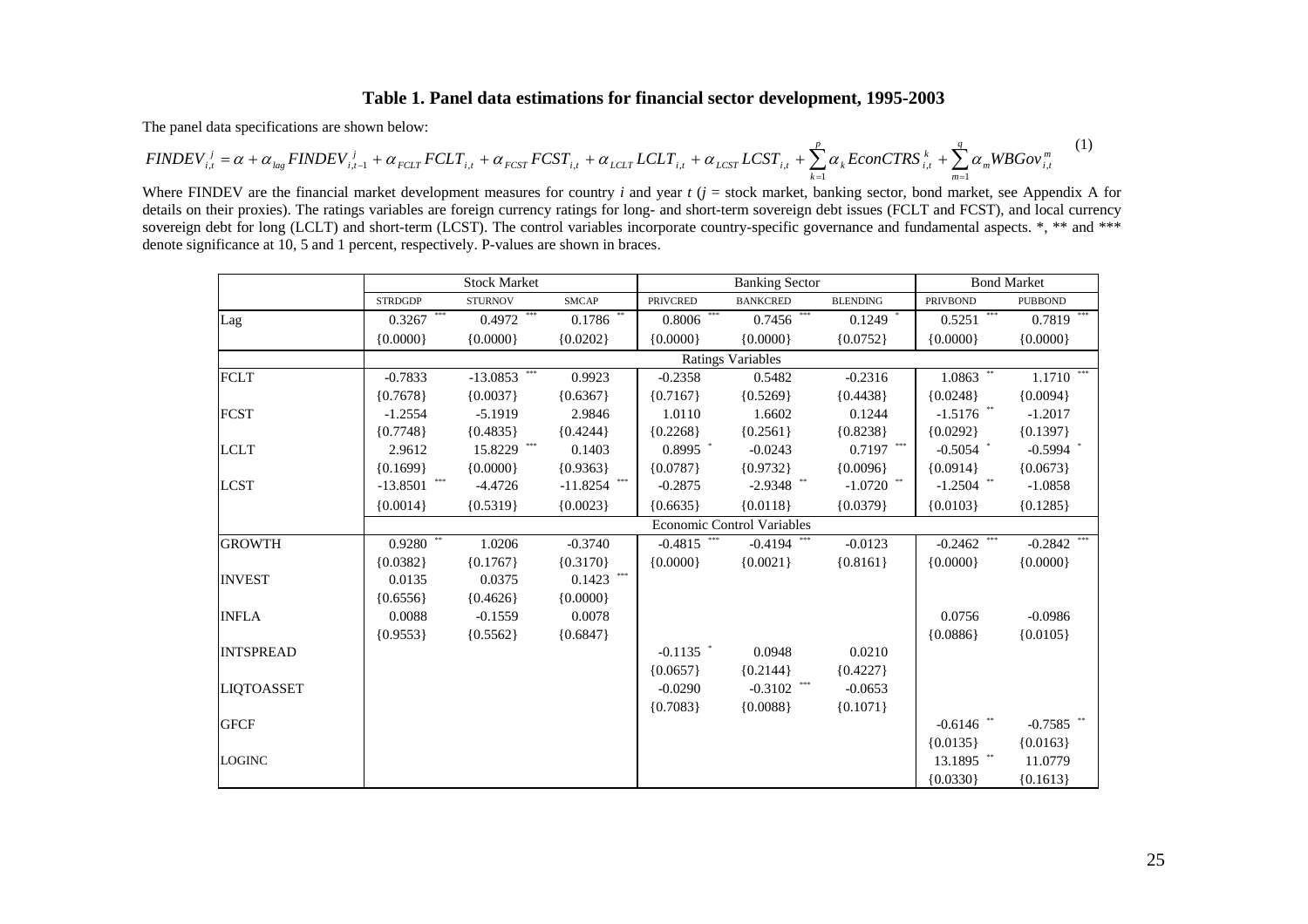|                             | World Bank Governance Index |            |                |              |                       |              |                          |                |
|-----------------------------|-----------------------------|------------|----------------|--------------|-----------------------|--------------|--------------------------|----------------|
| <b>ACCOUNT</b>              | $-2.8584$                   | 4.1994     | $-6.2858$      | $-0.2328$    | 0.4917                | 0.0686       | 0.0594                   | 0.4940         |
|                             | ${0.7564}$                  | ${0.7904}$ | ${0.4018}$     | ${0.8908}$   | ${0.8661}$            | ${0.9537}$   | ${0.9434}$               | ${0.6885}$     |
| <b>POLSTA</b>               | 7.3030                      | $-1.2190$  | 8.1564         | $-3.0106$ ** | $-0.1617$             | $-2.4901$    | $-0.7347$                | $-1.6355$      |
|                             | ${0.3872}$                  | ${0.9323}$ | ${0.2258}$     | ${0.0463}$   | ${0.9511}$            | ${0.0251}$   | ${0.4064}$               | ${0.1847}$     |
| <b>GOVEFFECT</b>            | 13.8797                     | 11.1988    | 4.7500         | 6.7485       | 6.7200                | 0.3826       | 0.3892                   | 1.2325         |
|                             | ${0.3074}$                  | ${0.6349}$ | ${0.6430}$     | ${0.0013}$   | ${0.0591}$            | ${0.7876}$   | ${0.7622}$               | ${0.5161}$     |
| <b>REGQLTY</b>              | 4.8019                      | $-15.3062$ | 10.0913        | $-1.8620$    | $-6.3063$ **          | $-0.0484$    | 0.9911                   | $-0.5678$      |
|                             | ${0.6060}$                  | ${0.3320}$ | ${0.1625}$     | ${0.2301}$   | ${0.0154}$            | ${0.9602}$   | ${0.3550}$               | ${0.6956}$     |
| <b>RULELAW</b>              | $-25.2162$                  | $-15.3263$ | $-25.8073$ *   | $-0.1782$    | 2.7230                | 1.4866       | $-3.0955$ *              | 6.0387         |
|                             | ${0.1434}$                  | ${0.5967}$ | ${0.0667}$     | ${0.9363}$   | ${0.4870}$            | ${0.3736}$   | ${0.0654}$               | ${0.0102}$     |
| <b>CORRUPTION</b>           | 8.1488                      | $-2.0830$  | 2.3874         | 1.9750       | 2.4574                | 0.8577       | $2.9174$ **              | $-5.4635$ ***  |
|                             | ${0.5983}$                  | ${0.9378}$ | ${0.8492}$     | ${0.3462}$   | ${0.4966}$            | ${0.5623}$   | ${0.0323}$               | ${0.0079}$     |
| $R^2$ -Adj                  | 0.59                        | 0.77       | 0.82           | 0.99         | 0.98                  | 0.58         | 0.98                     | 0.98           |
|                             |                             |            |                |              | Panel Unit Root tests |              |                          |                |
| Levin, Lin and Chu's t test | $-9.4675$                   | $-19.9823$ | -45.0520       | $-18.5898$   | $-38.1365$ ***        | $-41.4532$   | $-6.0712$ <sup>***</sup> | $-10.0360$ *** |
| H0: Common Unit Root        | ${0.0000}$                  | ${0.0000}$ | ${0.0000}$     | ${0.0000}$   | ${0.0000}$            | $\{0.0000\}$ | ${0.0000}$               | ${0.0000}$     |
| ADF Fisher Chi-Sq test      | 148.9000                    | 160.5060   | $156.0060$ *** | 147.1040 *** | 211.6450 ***          | 104.7900     | 78.6883                  | 73.2741        |
| H0: Individual Unit Root    | ${0.0003}$                  | ${0.0001}$ | ${0.0003}$     | ${0.0010}$   | ${0.0000}$            | ${0.0457}$   | ${0.0003}$               | ${0.0109}$     |

**Table 1. Panel data estimations for financial sector development, 1995-2003. - Continued**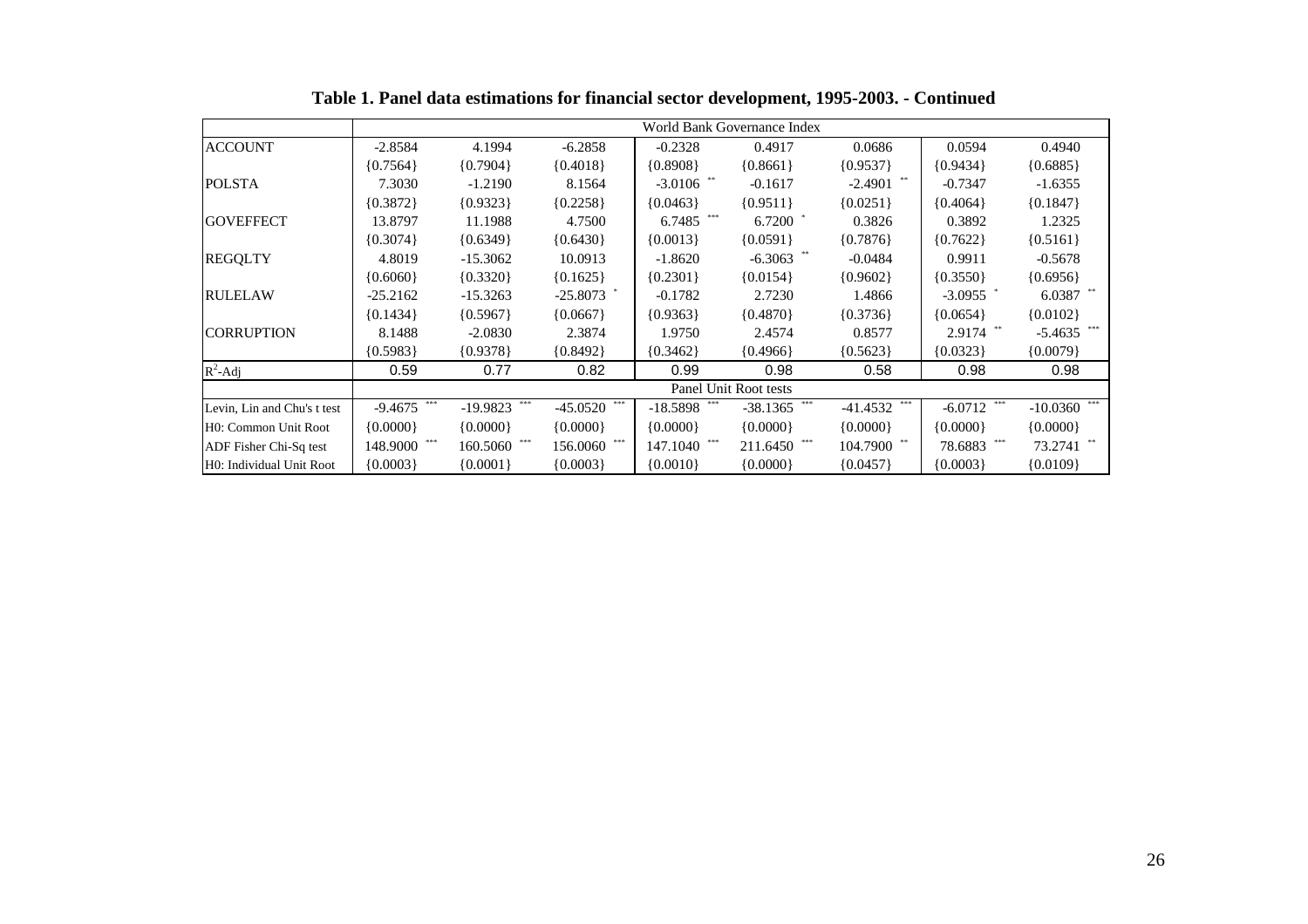#### **Table 2: Robustness checks of financial sector development estimations**

The panel data specifications are shown below:

$$
FINDEV_{i,t}^j = \alpha + \alpha_{lag}FINDEV_{i,t-1}^j + \alpha_{FCLT}FCLT_{i,t-1} + \alpha_{FCST}FCST_{i,t-1} + \alpha_{LCLT}LCLT_{i,t-1} + \alpha_{LCST}LCST_{i,t-1} + \sum_{k=1}^p \alpha_k EconCTRS_{i,t}^k + \sum_{m=1}^q \alpha_m WBGov_{i,t}^m
$$
\n(1a)

$$
FINDEV_{i,t}^{j} = \alpha + \alpha_{\text{lag}} FINDEV_{i,t-1}^{j} + \alpha_{\text{Rating}} Rating_{i,t} + \sum_{k=1}^{p} \alpha_k EconCTRS_{i,t}^{k} + \sum_{m=1}^{q} \alpha_m WBGov_{i,t}^{m}
$$
\n(1b)

Where Rating = {FCLT, FCST, LCLT and LCST} estimated individually and contemporaneously. And FINDEV are the financial market development measures for country *i* and year  $t$  ( $j$  = stock market, banking sector, bond market, see Appendix A for details on their proxies). The ratings variables are foreign currency ratings for long- and short-term sovereign debt issues (FCLT and FCST), and local currency sovereign debt for long (LCLT) and short-term (LCST). The control variables incorporate country-specific governance and fundamental aspects. \*, \*\* and \*\*\* denote significance at 10, 5 and 1 percent, respectively. P-values are shown in braces.

|                    | <b>Stock Market</b> |                |              | <b>Banking Sector</b> |                                                                |                 | <b>Bond Market</b> |                |
|--------------------|---------------------|----------------|--------------|-----------------------|----------------------------------------------------------------|-----------------|--------------------|----------------|
|                    | <b>STRDGDP</b>      | <b>STURNOV</b> | <b>SMCAP</b> | <b>PRIVCRED</b>       | <b>BANKCRED</b>                                                | <b>BLENDING</b> | <b>PRIVBOND</b>    | <b>PUBBOND</b> |
|                    |                     |                |              |                       | Model (1a) -One period lag of ratings variables                |                 |                    |                |
| $FCLT(t-1)$        | $-0.7833$           | $-16.3961$     | 0.0857       | $-0.9267$             | 0.6264                                                         | 0.0136          | $0.7572$ *         | $0.9244$ **    |
|                    | ${0.7678}$          | ${0.0001}$     | ${0.9653}$   | ${0.1522}$            | ${0.4484}$                                                     | ${0.9626}$      | ${0.0848}$         | ${0.0120}$     |
| $\text{FCST}(t-1)$ | $-1.2554$           | $-9.4111$      | $-0.8522$    | 0.0594                | 0.6179                                                         | 0.5116          | $-0.7373$          | $-0.9775$      |
|                    | ${0.7748}$          | ${0.1500}$     | ${0.8054}$   | ${0.9381}$            | ${0.6449}$                                                     | ${0.3406}$      | ${0.2157}$         | ${0.1624}$     |
| $LCLT(t-1)$        | 2.9612              | 17.5799 ***    | 0.7857       | 1.7484                | $-0.0073$                                                      | 0.2190          | $-0.5000$ *        | $-0.5070$      |
|                    | ${0.1699}$          | ${0.0000}$     | ${0.6322}$   | ${0.0009}$            | ${0.9915}$                                                     | ${0.4030}$      | ${0.0978}$         | ${0.1094}$     |
| $LCST(t-1)$        | $-13.8501$          | $-1.4842$      | 0.0404       | $-1.5396$ **          | $-3.0242$ ***                                                  | $-0.4024$       | $-0.8786$ *        | $-0.3898$      |
|                    | ${0.0014}$          | ${0.8168}$     | ${0.9913}$   | ${0.0174}$            | ${0.0080}$                                                     | ${0.4247}$      | ${0.0742}$         | ${0.5804}$     |
|                    |                     |                |              |                       | Model (1b) - Ratings variables estimated individually $^{(b)}$ |                 |                    |                |
| <b>FCLT</b>        | $-0.4628$           | $-1.8458$      | 0.3424       | 0.9735                | 0.0480                                                         | 0.1235          | $-0.4417$          | 0.0772         |
|                    | ${0.6996}$          | ${0.4154}$     | ${0.7229}$   | ${0.0002}$            | ${0.8514}$                                                     | ${0.1557}$      | ${0.0155}$         | ${0.7448}$     |
| <b>FCST</b>        | $-1.2282$           | $-4.8123$      | 0.9512       | 1.6749                | $-0.1430$                                                      | 0.1354          | $-0.9832$          | $-0.4263$      |
|                    | ${0.6585}$          | ${0.3507}$     | ${0.6883}$   | ${0.1296}$            | ${0.8302}$                                                     | ${0.5897}$      | ${0.0028}$         | ${0.3598}$     |
| <b>LCLT</b>        | $-0.1862$           | 3.5684 *       | $-0.2370$    | 0.9135                | 0.3035                                                         | 0.3869          | $-0.4928$          | $-0.3794$      |
|                    | ${0.8730}$          | ${0.0811}$     | ${0.8017}$   | ${0.0000}$            | ${0.4332}$                                                     | ${0.0037}$      | ${0.0063}$         | ${0.1033}$     |
| <b>LCST</b>        | $-10.3442$          | 3.8226         | $-8.4538$    | 0.7972                | $-2.0654$                                                      | $-0.0294$       | $-1.2344$          | $-1.1286$      |
|                    | ${0.0050}$          | ${0.5519}$     | ${0.0088}$   | ${0.1976}$            | ${0.0493}$                                                     | ${0.9459}$      | ${0.0017}$         | ${0.0654}$     |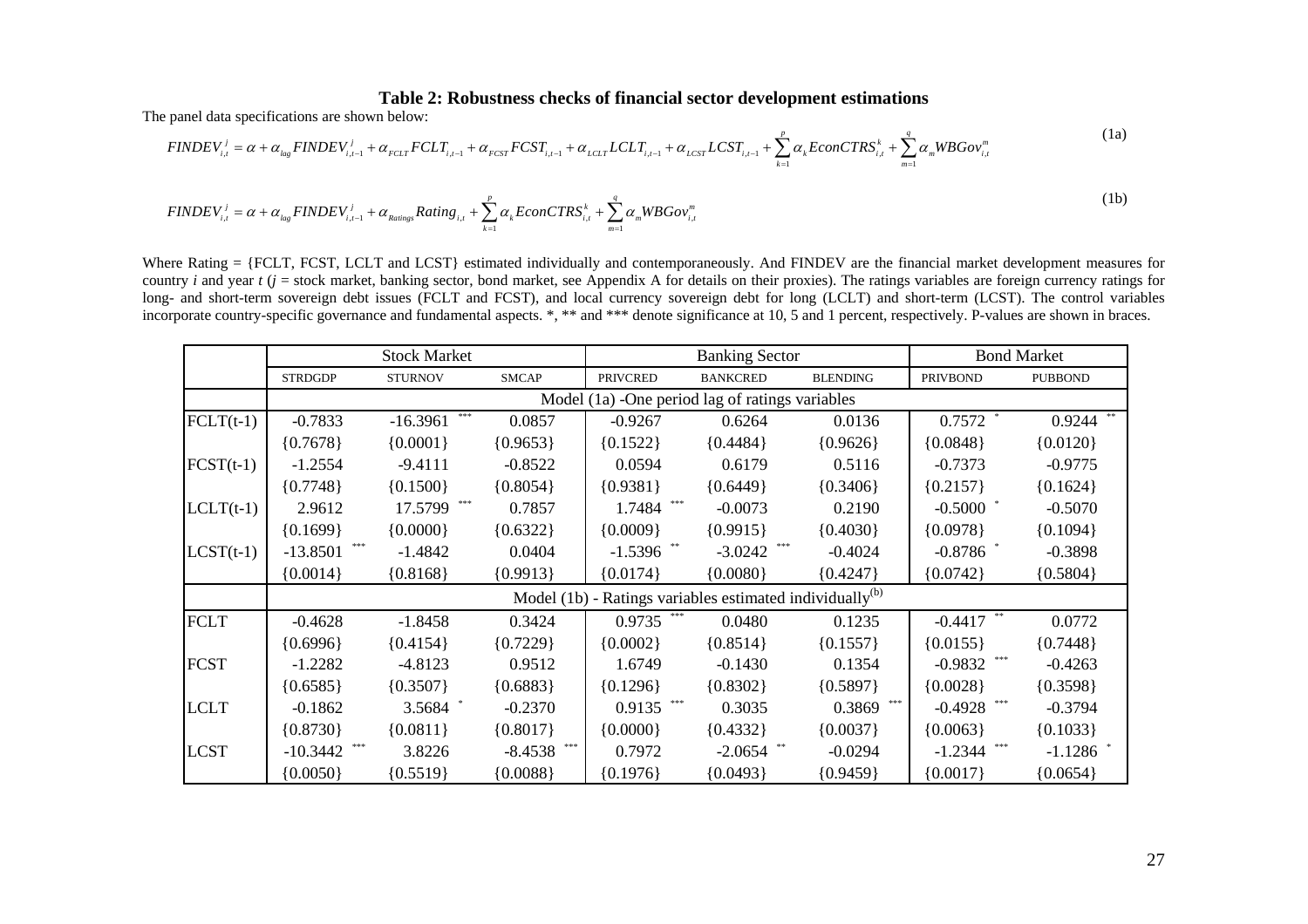#### **Table 3. Panel regression estimations for capital flows**

The panel data specifications are shown below:

$$
CAPFLOW_{i,t} = \alpha + \alpha_{lag} CAPFLOW_{i,t-1}^j + \alpha_{FCLT} FCLT_{i,t} + \alpha_{FCST} FCST_{i,t} + \alpha_{LCLT} LCLT_{i,t} + \alpha_{LCST} LCST_{i,t} + \sum_{k=1}^{p} \alpha_k EconCTRS_{i,t}^k + \sum_{m=1}^{q} \alpha_m WBGov_{i,t}^m
$$

Where CAPFLOW are the international capital flow measures for country *i* and year *t* (*j* = FDI, Bank, Portfolio flows see Appendix A for details on their proxies). The ratings variables are foreign currency ratings for long- and short-term sovereign debt issues (FCLT and FCST), and local currency sovereign debt for long (LCLT) and short-term (LCST). The control variables incorporate country-specific governance and fundamental aspects. \*, \*\* and \*\*\*, denote significance at 10, 5 and 1 percent, respectively. Numbers in braces are p-values.

|                    | <b>FDI Flows</b> |                | <b>Bank Flows</b> |                                   | Portfolio Flows        |                        |                |
|--------------------|------------------|----------------|-------------------|-----------------------------------|------------------------|------------------------|----------------|
|                    | <b>FDIGDP</b>    | <b>LFDIBOP</b> | <b>NETASSET</b>   | <b>NETLOAN</b>                    | <b>PORTBOND</b>        | <b>PORTEOTY</b>        | <b>PORTEXC</b> |
| Lag                | 家家<br>0.1302     | 0.2961         | $* * *$<br>0.9304 | 0.8501                            | $0.1409$ <sup>**</sup> | $0.1626$ <sup>**</sup> | $0.2153$ ***   |
|                    | ${0.0232}$       | ${0.0000}$     | ${0.0000}$        | ${0.0000}$                        | ${0.0334}$             | ${0.0112}$             | ${0.0004}$     |
|                    |                  |                |                   | <b>Ratings Variables</b>          |                        |                        |                |
| <b>FCLT</b>        | 0.0768           | 0.6703         | 2.9272            | 1.4850                            | 0.0856                 | 0.1044                 | $1.4746$ **    |
|                    | ${0.7351}$       | ${0.0459}$     | ${0.0008}$        | ${0.0498}$                        | ${0.6007}$             | ${0.4089}$             | ${0.0157}$     |
| <b>FCST</b>        | $-0.8219$ *      | $-1.8983$      | $-0.4653$         | $-0.3296$                         | 0.4124                 | $-0.3556$              | 1.2919         |
|                    | ${0.0679}$       | ${0.0043}$     | ${0.7711}$        | ${0.8134}$                        | ${0.2171}$             | ${0.1710}$             | ${0.2427}$     |
| <b>LCLT</b>        | 0.2646           | 0.1656         | $-1.6669$ **      | $-0.5559$                         | 0.0827                 | $-0.2577$ **           | $-1.8054$ ***  |
|                    | ${0.1781}$       | ${0.5631}$     | ${0.0152}$        | ${0.3525}$                        | ${0.5798}$             | ${0.0254}$             | ${0.0004}$     |
| <b>LCST</b>        | $-0.7058$ *      | $-0.9563$      | 0.2011            | $-0.5424$                         | 0.1750                 | $0.4576$ *             | 0.0608         |
|                    | ${0.0933}$       | ${0.1190}$     | ${0.8656}$        | ${0.6024}$                        | ${0.5691}$             | ${0.0572}$             | ${0.9449}$     |
|                    |                  |                |                   | <b>Economic Control Variables</b> |                        |                        |                |
| <b>TRADE</b>       | 0.0313           | $-0.0008$      | $-0.0858$         | $-0.0465$                         | $-0.0067$              | $-0.0191$              | $-0.1225$      |
|                    | ${0.0530}$       | ${0.9727}$     | ${0.0000}$        | ${0.0054}$                        | ${0.5839}$             | ${0.0476}$             | ${0.0045}$     |
| <b>LOGINC</b>      | 2.0730           | $3.2243$ *     | 8.4344 **         | $7.2440$ **                       | 0.0301                 | $0.0465$ *             | $0.1863$ *     |
|                    | ${0.1032}$       | ${0.0830}$     | ${0.0230}$        | ${0.0239}$                        | ${0.3499}$             | ${0.0671}$             | ${0.0906}$     |
| <b>SMCAPLISTED</b> | 0.0055           | 0.0119         | $-0.0442$ **      | $-0.0596$ ***                     | $-0.0037$              | $0.0294$ ***           | 0.0252         |
|                    | ${0.4082}$       | ${0.2217}$     | ${0.0150}$        | ${0.0002}$                        | ${0.5852}$             | ${0.0000}$             | ${0.1487}$     |
| <b>PRIVCRED</b>    |                  |                | $-0.0288$         | $-0.0341$                         |                        |                        |                |
|                    |                  |                | ${0.4109}$        | ${0.2614}$                        |                        |                        |                |
| <b>BANKCRED</b>    |                  |                |                   |                                   | 0.0165                 | $-0.0081$              | $-0.0628$ *    |
|                    |                  |                |                   |                                   | ${0.1456}$             | ${0.3525}$             | ${0.0700}$     |

(2)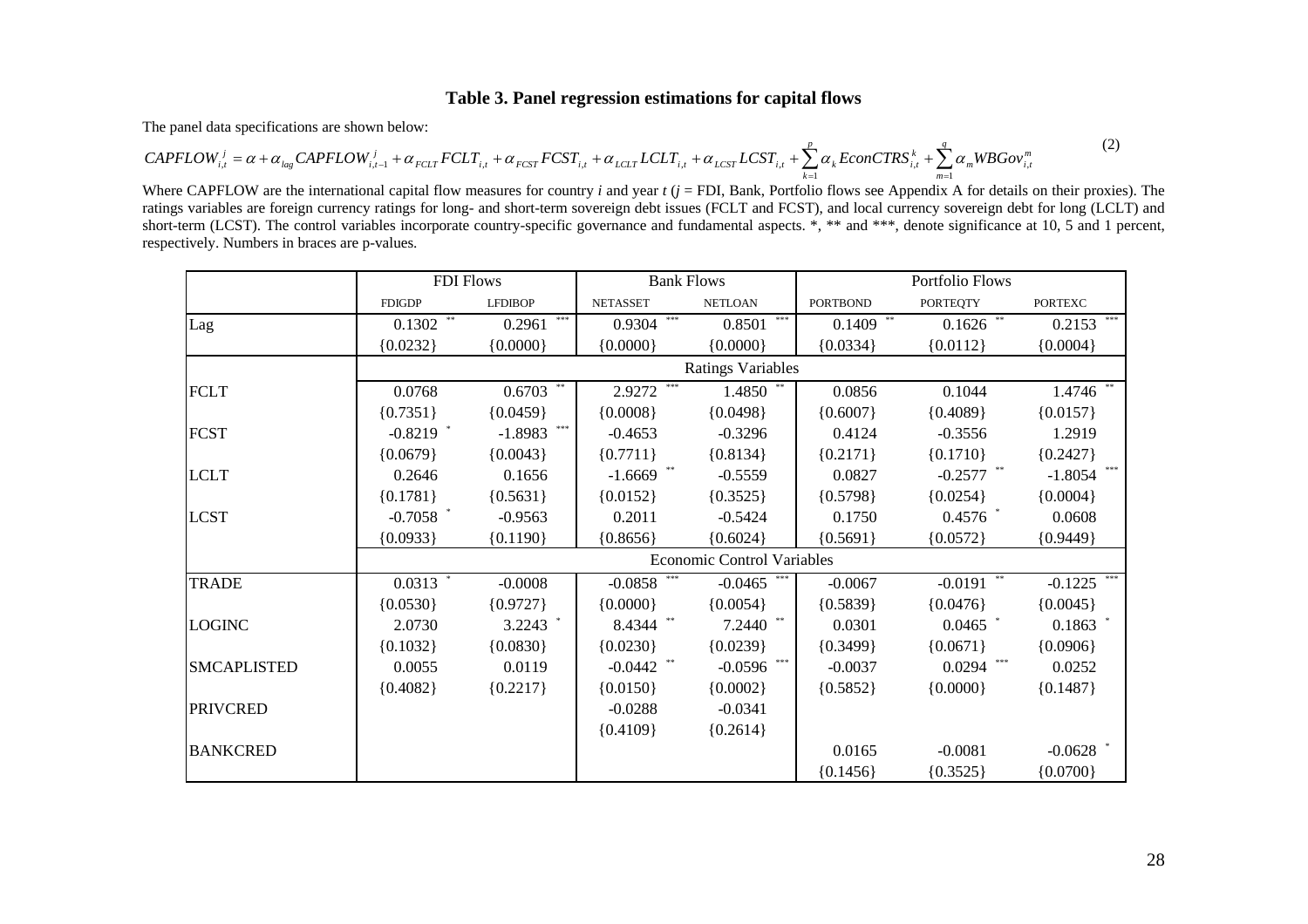|                             |                       |                |              | World Bank Governance Index |              |                |                |
|-----------------------------|-----------------------|----------------|--------------|-----------------------------|--------------|----------------|----------------|
| <b>ACCOUNT</b>              | $-1.2233$             | $-2.8013$      | 3.8760 **    | 3.6432                      | $-0.4695$    | 0.6971         | $-3.7610$      |
|                             | ${0.1579}$            | ${0.0271}$     | ${0.0161}$   | ${0.0095}$                  | ${0.4501}$   | ${0.1477}$     | ${0.1076}$     |
| <b>POLSTA</b>               | 0.1007                | 0.9172         | $-0.9307$    | $-2.1304$                   | $-1.0821$ *  | $-0.7653$      | $-1.1915$      |
|                             | ${0.9027}$            | ${0.4497}$     | ${0.5537}$   | ${0.1228}$                  | ${0.0827}$   | ${0.1128}$     | ${0.5929}$     |
| <b>GOVEFFECT</b>            | $-3.0115$             | $-4.6330$      | 5.5159 *     | 3.8551                      | $-0.9213$    | $-0.1801$      | $-1.0753$      |
|                             | ${0.0083}$            | ${0.0062}$     | ${0.0874}$   | ${0.1701}$                  | ${0.2926}$   | ${0.7887}$     | ${0.7007}$     |
| <b>REGQLTY</b>              | 0.7971                | 0.6726         | $-4.1712$ ** | $-3.7991$                   | $1.4338$ **  | $-0.0391$      | 0.9379         |
|                             | ${0.3118}$            | ${0.5577}$     | ${0.0474}$   | ${0.0386}$                  | ${0.0135}$   | ${0.9301}$     | ${0.6558}$     |
| <b>RULELAW</b>              | 4.6132 ***            | 4.8018         | $-4.3672$    | $-0.1687$                   | 1.3218       | 1.0347         | 7.8792 **      |
|                             | ${0.0018}$            | ${0.0258}$     | ${0.2176}$   | ${0.9567}$                  | ${0.2304}$   | ${0.2167}$     | ${0.0242}$     |
| <b>CORRUPTION</b>           | 0.4886                | 3.0868         | $-0.0109$    | $-1.2594$                   | $-0.4419$    | $-0.4482$      | 0.2543         |
|                             | ${0.6873}$            | ${0.0830}$     | ${0.9975}$   | ${0.6736}$                  | ${0.6188}$   | ${0.5142}$     | ${0.9278}$     |
| $R^2$ -Adj                  | 0.54                  | 0.73           | 0.86         | 0.84                        | 0.30         | 0.38           | 0.27           |
|                             | Panel Unit Root tests |                |              |                             |              |                |                |
| Levin, Lin and Chu's t test | $-16.5035$ ***        | $-14.2242$ *** | $-11.4484$   | $-15.3263$ ***              | $-16.4001$   | $-33.9871$ *** | $-38.9918$ *** |
| H0: Common Unit Root        | $\{0.0000\}$          | $\{0.0000\}$   | $\{0.0000\}$ | ${0.0000}$                  | ${0.0000}$   | ${0.0000}$     | $\{0.0000\}$   |
| ADF Fisher Chi-Sq test      | 146.335 ***           | 139.748 ***    | 162.817***   | 129.459 **                  | 142.474 ***  | 203.755 ***    | 203.129 ***    |
| H0: Individual Unit Root    | ${0.0018}$            | ${0.0054}$     | ${0.0001}$   | ${0.0345}$                  | $\{0.0000\}$ | ${0.0000}$     | $\{0.0000\}$   |

**Table 3. Panel regression estimations for capital flows – Continued**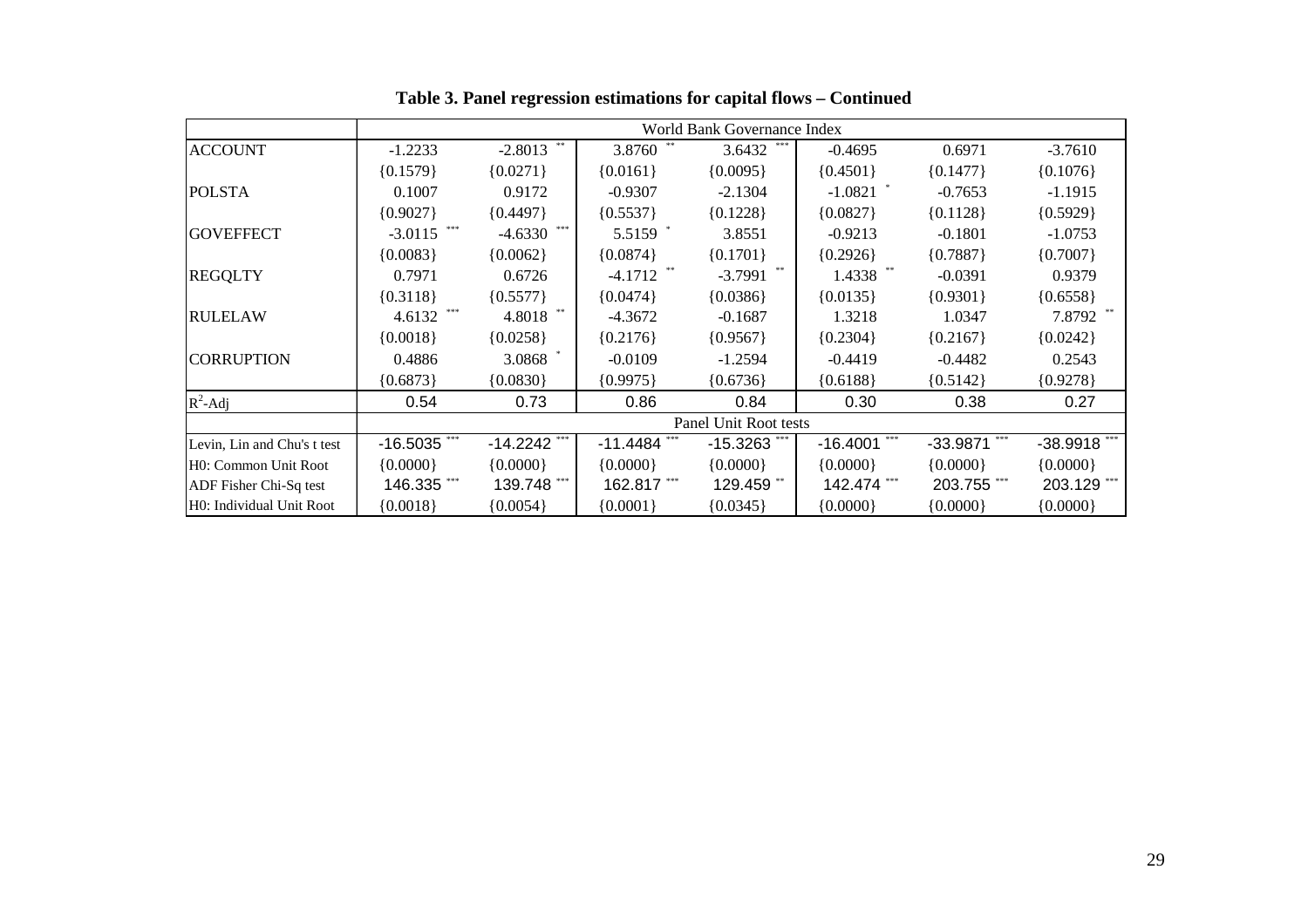#### **Table 4: Robustness checks of capital flows estimations**

The panel data specifications are shown below:

$$
CAPFLOW_{i,t}^i = \alpha + \alpha_{\log} CAPFLOW_{i,t-1}^i + \alpha_{\text{FCLT}_{i,t-1}} + \alpha_{\text{FCST}} FCSI_{i,t-1} + \alpha_{\text{LCLT}} LCLT_{i,t-1} + \alpha_{\text{LCST}} LCST_{i,t-1} + \sum_{k=1}^p \alpha_k EconCTRS_{i,t}^k + \sum_{m=1}^q \alpha_m WBGov_{i,t}^m
$$
\n(2a)

$$
CAPFLOW_{i,t}^j = \alpha + \alpha_{\text{lag}} CAPFLOW_{i,t-1}^j + \alpha_{\text{Ratings}} Rating_{i,t} + \sum_{k=1}^p \alpha_k EconCTRS_{i,t}^k + \sum_{m=1}^q \alpha_m WBGov_{i,t}^m
$$
\n(2b)

Where Rating = {FCLT, FCST, LCLT and LCST} estimated individually and contemporaneously. And CAPFLOW are the international capital flow measures for country *i* and year  $t$  ( $j$  = FDI, Bank, Portfolio flows see Appendix A for details on their proxies). The ratings variables are foreign currency ratings for long- and shortterm sovereign debt issues (FCLT and FCST), and local currency sovereign debt for long (LCLT) and short-term (LCST). The control variables incorporate countryspecific governance and fundamental aspects. \*, \*\* and \*\*\* denote significance at 10, 5 and 1 percent, respectively. P-values are shown in braces.

|                    | <b>FDI Flows</b> |                  |                                                       | <b>Bank Flows</b> |                 | Portfolio Flows |                |  |
|--------------------|------------------|------------------|-------------------------------------------------------|-------------------|-----------------|-----------------|----------------|--|
|                    | <b>FDIGDP</b>    | <b>LFDIBOP</b>   | <b>NETASSET</b>                                       | <b>NETLOAN</b>    | <b>PORTBOND</b> | <b>PORTEOTY</b> | <b>PORTEXC</b> |  |
|                    |                  |                  | Model (2a) - One period lag of ratings variables      |                   |                 |                 |                |  |
| $FCLT(t-1)$        | 0.2972           | 0.7672           | 2.4740                                                | 1.3282            | 0.1895          | $-0.1008$       | 1.4012         |  |
|                    | ${0.1793}$       | ${0.0203}$       | ${0.0032}$                                            | ${0.0660}$        | ${0.2376}$      | ${0.4197}$      | ${0.0210}$     |  |
| $\text{FCST}(t-1)$ | $-0.7671$        | ***<br>$-1.6930$ | $-0.4313$                                             | $-0.6445$         | 0.2251          | $-0.0289$       | 0.3835         |  |
|                    | ${0.0787}$       | ${0.0097}$       | ${0.7775}$                                            | ${0.6265}$        | ${0.4883}$      | ${0.9123}$      | ${0.7122}$     |  |
| $LCLT(t-1)$        | $-0.0446$        | $-0.2778$        | $-1.4855$ **                                          | $-0.4575$         | 0.0051          | $-0.2005$       | $-1.5300$      |  |
|                    | ${0.8148}$       | ${0.3187}$       | ${0.0211}$                                            | ${0.4112}$        | ${0.9705}$      | ${0.0610}$      | ${0.0017}$     |  |
| $LCST(t-1)$        | $-0.5237$        | $-0.2919$        | 0.1151                                                | $-0.7118$         | 0.1013          | $0.3538$ *      | $-0.0732$      |  |
|                    | ${0.2156}$       | ${0.6362}$       | ${0.9162}$                                            | ${0.4552}$        | ${0.7321}$      | ${0.1235}$      | ${0.9351}$     |  |
|                    |                  |                  | Model (2b) - Ratings variables estimated individually |                   |                 |                 |                |  |
| <b>FCLT</b>        | $-0.0600$        | 0.0831           | 1.7721                                                | 1.4338            | 0.0060          | 0.0444          | 0.3691         |  |
|                    | ${0.6237}$       | ${0.6507}$       | ${0.0028}$                                            | ${0.0089}$        | ${0.9121}$      | ${0.3520}$      | ${0.2442}$     |  |
| <b>FCST</b>        | $-0.4947$        | $-0.8057$ *      | 1.6931                                                | 1.5097            | 0.0654          | $-0.0390$       | 0.0204         |  |
|                    | ${0.1007}$       | ${0.0732}$       | ${0.2507}$                                            | ${0.2642}$        | ${0.6717}$      | ${0.7728}$      | ${0.9661}$     |  |
| <b>LCLT</b>        | 0.0077           | 0.0470           | $1.1189$ **                                           | 0.7261            | $-0.0327$       | $-0.1628$       | $-0.5006$ *    |  |
|                    | ${0.9470}$       | ${0.7822}$       | ${0.0402}$                                            | ${0.1581}$        | ${0.4297}$      | ${0.0076}$      | ${0.0868}$     |  |
| <b>LCST</b>        | $-0.4404$        | $-0.6159$        | 1.9065                                                | 1.6640            | $-0.0695$       | $-0.0403$       | $-0.7787$      |  |
|                    | ${0.1785}$       | ${0.2004}$       | ${0.1579}$                                            | ${0.1779}$        | ${0.5349}$      | ${0.8303}$      | ${0.3065}$     |  |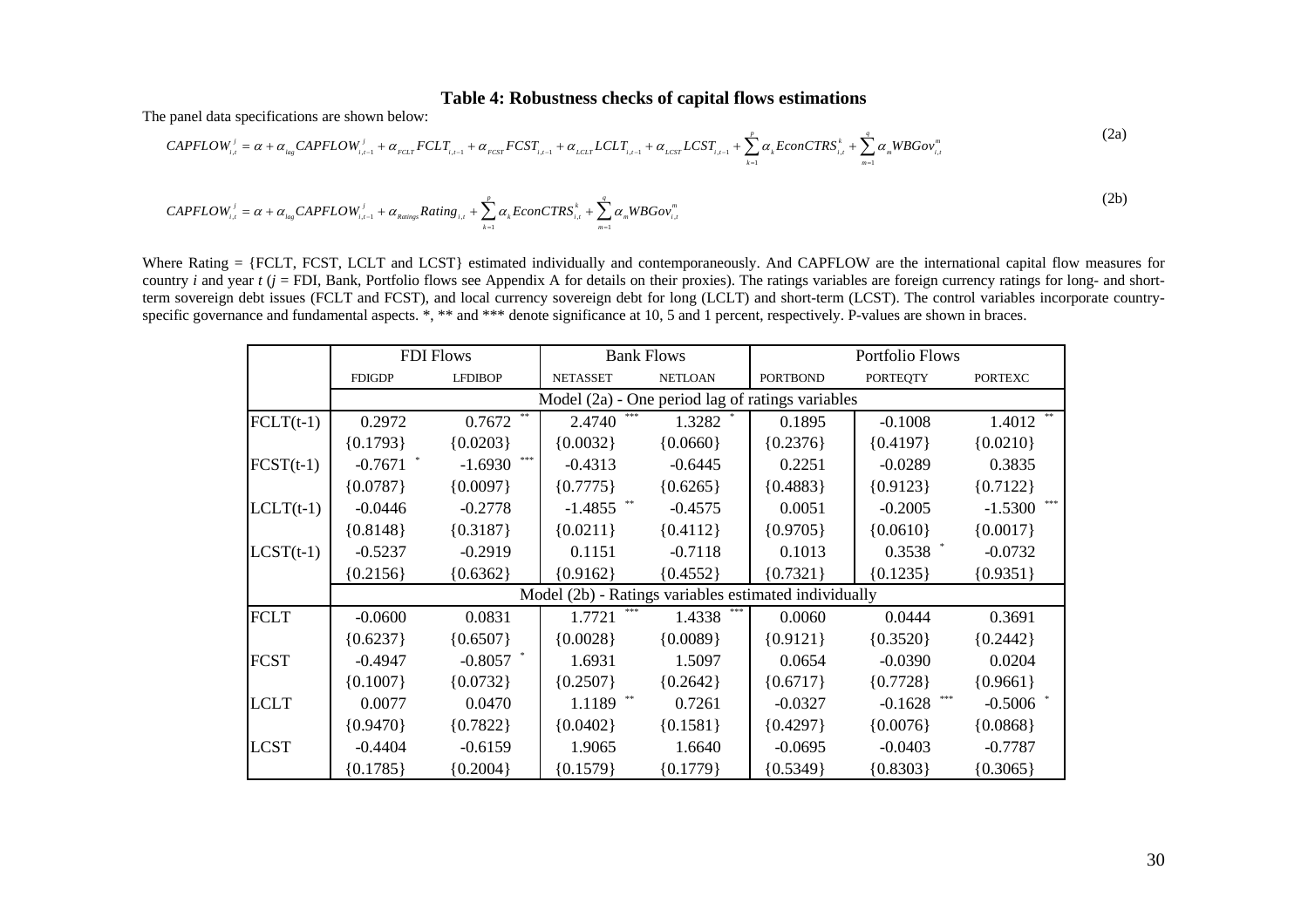## **Appendix A**

| <b>Long-term Ratings</b>             |                    |               | <b>Short-term Ratings</b> |
|--------------------------------------|--------------------|---------------|---------------------------|
| Rating                               | Conversion         | Rating        | Conversion                |
|                                      | Investable grades  |               |                           |
| <b>AAA</b>                           | 20                 | $A-1+$        | 6                         |
| $AA+$                                | 19                 | $A-1$         | 5                         |
| AA                                   | 18                 | $A-2$         | $\overline{4}$            |
| AA-                                  | 17                 | $A-3$         | 3                         |
| $A+$                                 | 16                 |               |                           |
| $\mathbf{A}$                         | 15                 |               |                           |
| $A-$                                 | 14                 |               |                           |
| $BBB+$                               | 13                 |               |                           |
| <b>BBB</b>                           | 12                 |               |                           |
| BBB-                                 | 11                 |               |                           |
|                                      | Speculative grades |               |                           |
| $BB+$                                | 10                 |               |                           |
| <b>BB</b>                            | 9                  | B             | $\overline{2}$            |
| BB-                                  | 8                  | $\mathcal{C}$ | 1                         |
| $B+$                                 | $\overline{7}$     | D/SD          | $\boldsymbol{0}$          |
| $\overline{B}$                       | 6                  |               |                           |
| $B -$                                | 5                  |               |                           |
| $CCC+$                               | $\overline{4}$     |               |                           |
| CCC                                  | 3                  |               |                           |
| CCC-                                 | $\overline{2}$     |               |                           |
| CC                                   | $\mathbf{1}$       |               |                           |
| D/SD                                 | $\mathbf{0}$       |               |                           |
| <b>Outlook for Long-term Ratings</b> |                    |               |                           |
| Outlook                              | Conversion         |               |                           |
| Credit Watch - Positive              | 0.5                |               |                           |
| Positive                             | 0.25               |               |                           |
| Stable                               | $\boldsymbol{0}$   |               |                           |
| Negative                             | $-0.25$            |               |                           |
| Credit Watch - Negative              | $-0.5$             |               |                           |

## **Linear transformation of S&P's sovereign credit ratings**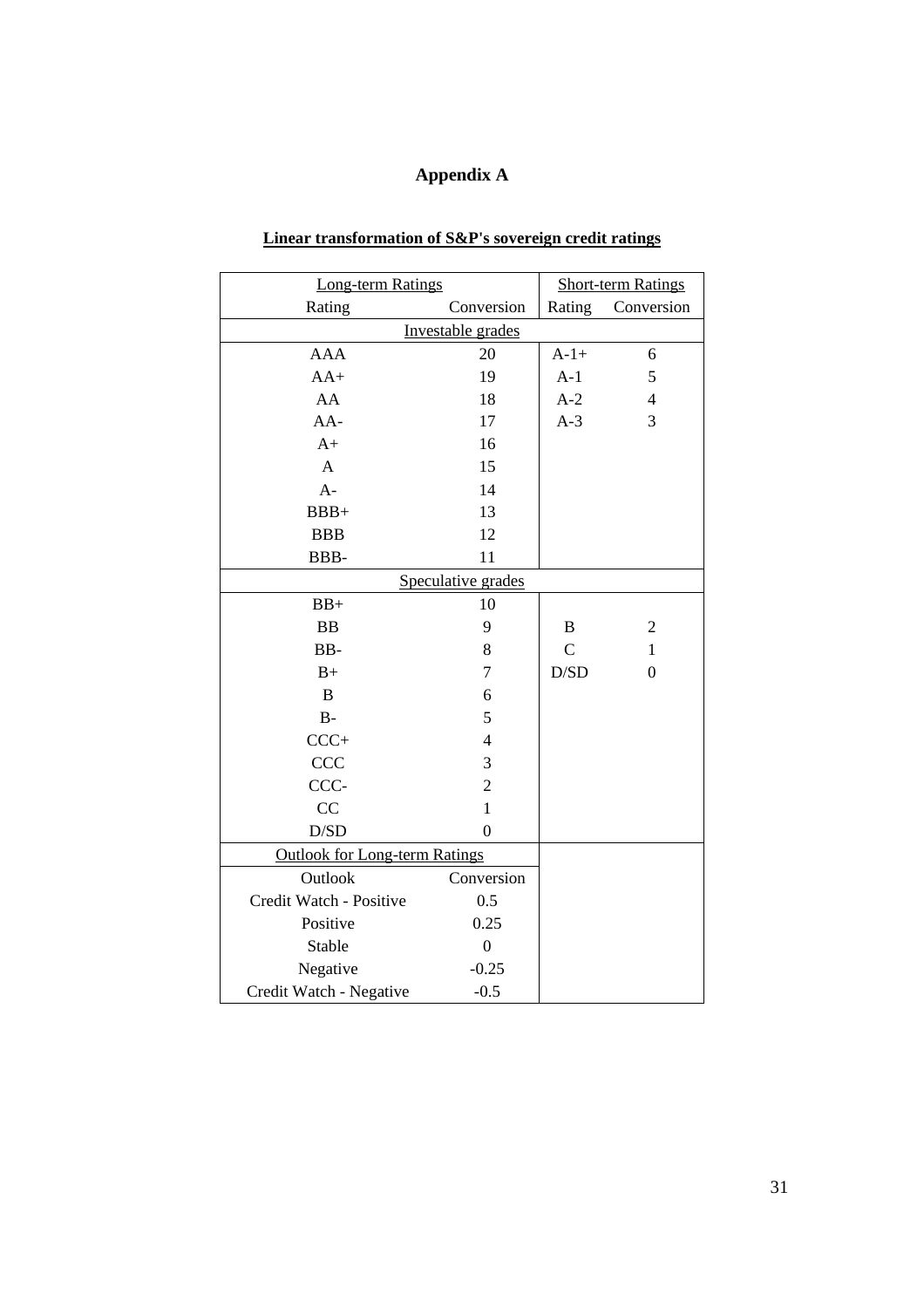| Asia        | <b>Africa/Middle East</b> | <b>Europe</b>   | <b>Latin America</b> |
|-------------|---------------------------|-----------------|----------------------|
| China       | Egypt                     | Bulgaria        | Argentina            |
| Hong Kong   | <b>Israel</b>             | Croatia         | <b>Bolivia</b>       |
| India       | Jordan                    | Cyprus          | Brazil               |
| Indonesia   | Kuwait                    | Czech Republic  | Chile                |
| Kazahkstan  | Lebanon                   | Estonia         | Colombia             |
| Korea       | Oman                      | Greece          | Dominican Republic   |
| Malaysia    | South Africa              | Hungary         | Ecuador              |
| Pakistan    |                           | Latvia          | El Salvador          |
| Philippines |                           | Lithuania       | Guatemala            |
| Singapore   |                           | Malta           | Mexico               |
| Thailand    |                           | Poland          | Panama               |
|             |                           | Portugal        | Paraguay             |
|             |                           | Romania         | Peru                 |
|             |                           | Russia          | Uruguay              |
|             |                           | Slovak Republic | Venezuela            |
|             |                           | Spain           |                      |
|             |                           | Turkey          |                      |
|             |                           | Ukraine         |                      |

| <b>Appendix B List of Emerging Market Countries studied</b> |  |
|-------------------------------------------------------------|--|
|-------------------------------------------------------------|--|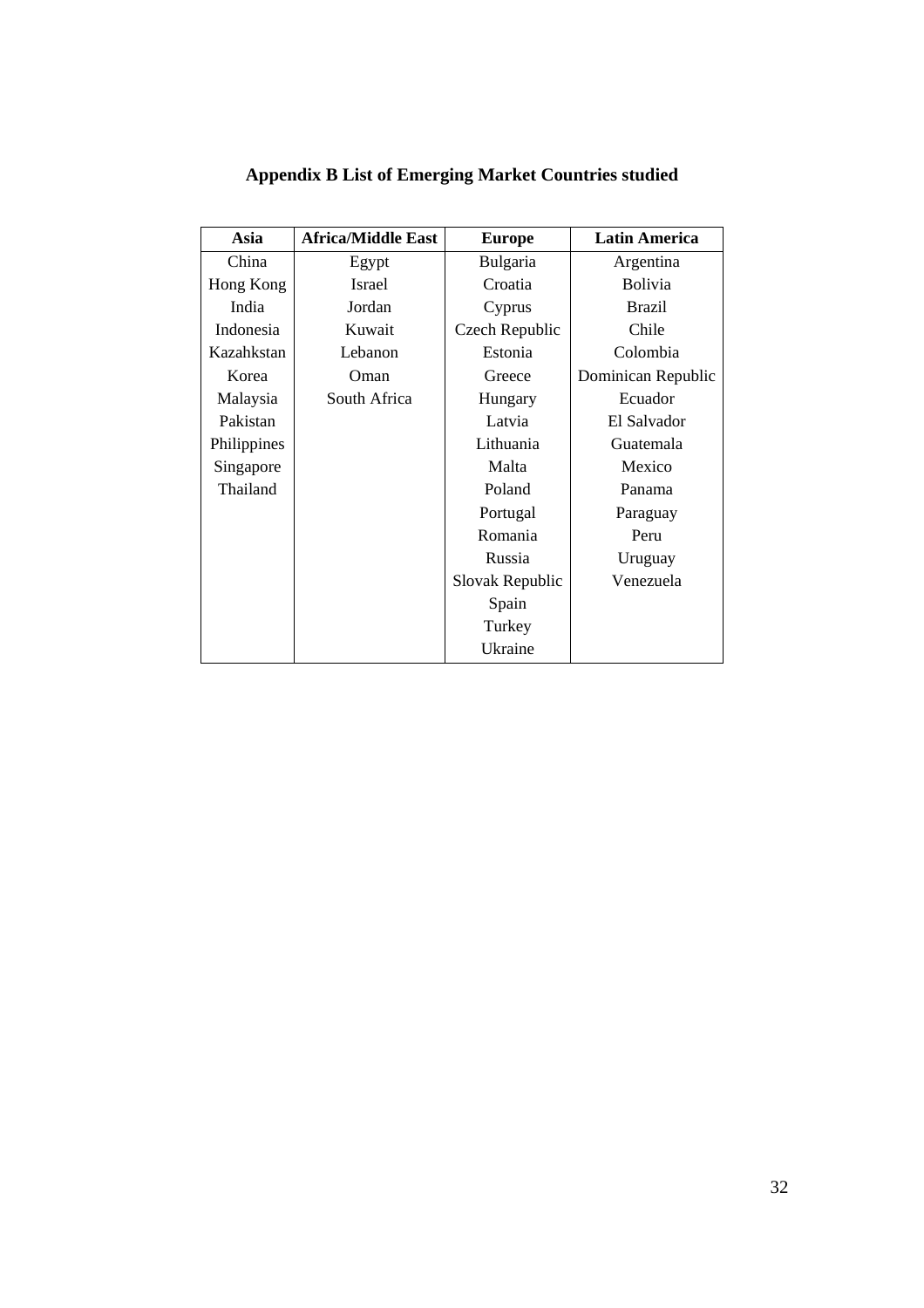|                                   | <b>Financial Sector Development measures</b>                                                                          |
|-----------------------------------|-----------------------------------------------------------------------------------------------------------------------|
| <b>Stock Market</b>               |                                                                                                                       |
| <b>STRDGDP</b>                    | Stocks traded, total value (% of GDP)                                                                                 |
| <b>STURNOV</b>                    | Stocks traded, turnover ratio (%)                                                                                     |
| <b>SMCAP</b>                      | Market capitalization of listed companies at the end of year (% of GDP)                                               |
| <b>Banking Sector</b>             |                                                                                                                       |
| <b>PRIVCRED</b>                   | Private credit by deposit money banks to GDP (in %)                                                                   |
| <b>BANKCRED</b>                   | Domestic credit provided by banking sector (% of GDP)                                                                 |
| <b>BLENDING</b>                   | Bank and trade-related lending (PPG + PNG) (NFL, current US\$ billion)                                                |
| Debt Market                       |                                                                                                                       |
| <b>PRIVBOND</b>                   | Private bond market capitalization to GDP (in %)                                                                      |
| <b>PUBBOND</b>                    | Public bond market capitalization to GDP (in %)                                                                       |
| Sovereign credit ratings type     |                                                                                                                       |
| <b>FCLT</b>                       | Sovereign credit rating - Foreign currency Long-term rating                                                           |
| <b>FCST</b>                       | Sovereign credit rating - Foreign currency Short-term rating                                                          |
| <b>LCLT</b>                       | Sovereign credit rating - Local currency Long-term rating                                                             |
| <b>LCST</b>                       | Sovereign credit rating - Local currency Short-term rating                                                            |
| <b>Economic control variables</b> |                                                                                                                       |
| Own_Lag                           | One-year lag of financial sector development                                                                          |
| <b>GROWTH</b>                     | GDP growth (annual %)                                                                                                 |
| <b>INVEST</b>                     | S&P/IFC investable index (annual % change)                                                                            |
| <b>INFLA</b>                      | Inflation, consumer prices (annual %)                                                                                 |
| <b>INTSPREAD</b>                  | Interest rate spread (lending rate minus deposit rate)                                                                |
| LIQTOASSET                        | Bank liquid reserves to bank assets ratio                                                                             |
| <b>GFCF</b>                       | Gross fixed capital formation (% of GDP)                                                                              |
| LOGINC                            | Natural log of national income using GDP per capita                                                                   |
| <b>TRADE</b>                      | Total trade as % GDP                                                                                                  |
| <b>Capital Flows</b>              |                                                                                                                       |
| <b>NETASSET</b>                   | Total assets minus total liabilities of BIS reporting banks against individual<br>countries (US\$ billion)            |
| <b>NETLOAN</b>                    | Total loan minus total deposits from BIS reporting banks against individual<br>countries (US\$ billion)               |
| <b>FDIGDP</b>                     | Foreign direct investment, net inflows (% of GDP)                                                                     |
| <b>FDIBOP</b>                     | Foreign direct investment, net inflows (BoP, current US\$ billion)                                                    |
| <b>PORTBOND</b>                   | Portfolio investment, bonds (PPG + PNG) (NFL, current US\$ billion)                                                   |
| <b>PORTEQTY</b>                   | Portfolio investment, equity (DRS, current US\$ billion)                                                              |
| <b>PORTEXC</b>                    | Portfolio investment, excluding Liabilities constituting foreign authorities' reserves<br>(BoP, current US\$ billion) |

**Appendix C: Variable Definitions and Data definitions**